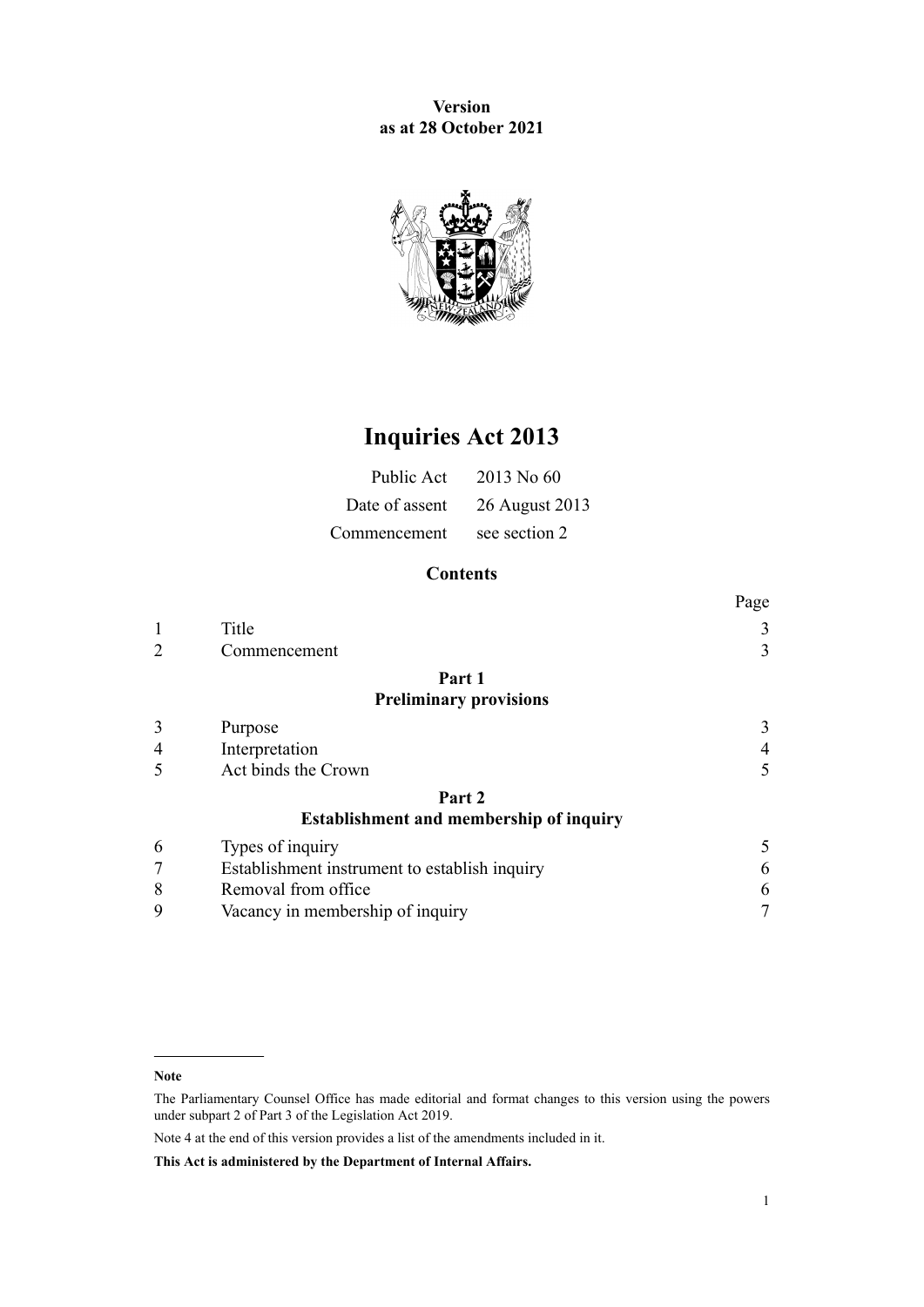| Version as at   |
|-----------------|
| 28 October 2021 |

# **[Part 3](#page-7-0)**

# **[Duties, powers, immunities, and privileges](#page-7-0)**

|    | Duties and powers of inquiry generally                    |       |
|----|-----------------------------------------------------------|-------|
| 10 | Inquiry must act independently, impartially, and fairly   | $8\,$ |
| 11 | Limits to scope of power of inquiry                       | 8     |
|    | Reporting obligation                                      |       |
|    |                                                           |       |
| 12 | Reporting by inquiry                                      | 8     |
|    | Counsel assisting                                         |       |
| 13 | Counsel to assist inquiry                                 | 8     |
|    | Powers and duties of inquiry relating to procedure        |       |
| 14 | Regulation of inquiry procedure                           | 9     |
| 15 | Power to impose restrictions on access to inquiry         | 9     |
| 16 | Power to postpone or temporarily suspend inquiry          | 10    |
|    | Persons participating in inquiry                          |       |
| 17 | Designation of core participants                          | 11    |
|    | Legal assistance                                          |       |
| 18 | Recommendation as to legal assistance                     | 11    |
|    | <b>Evidential matters</b>                                 |       |
| 19 | Evidence                                                  | 12    |
| 20 | Powers to obtain information                              | 12    |
| 21 | Delegation                                                | 12    |
| 22 | Disclosure of evidence                                    | 13    |
| 23 | Power to summon witnesses                                 | 13    |
| 24 | Service of summons to witnesses                           | 13    |
| 25 | Expenses of witnesses and other participants              | 13    |
|    | Immunities and privileges                                 |       |
| 26 | Immunity of inquiry                                       | 14    |
| 27 | Other immunities and privileges of participants           | 14    |
|    | Part 4                                                    |       |
|    | <b>Sanctions and miscellaneous matters</b>                |       |
|    | Subpart 1—Sanctions able to be imposed by or on behalf of |       |
|    | inquiry                                                   |       |
|    | Orders for award of costs                                 |       |
| 28 | Award of costs                                            | 14    |
|    | Offences and penalties                                    |       |
| 29 | Offences                                                  | 15    |
| 30 | Penalties                                                 | 16    |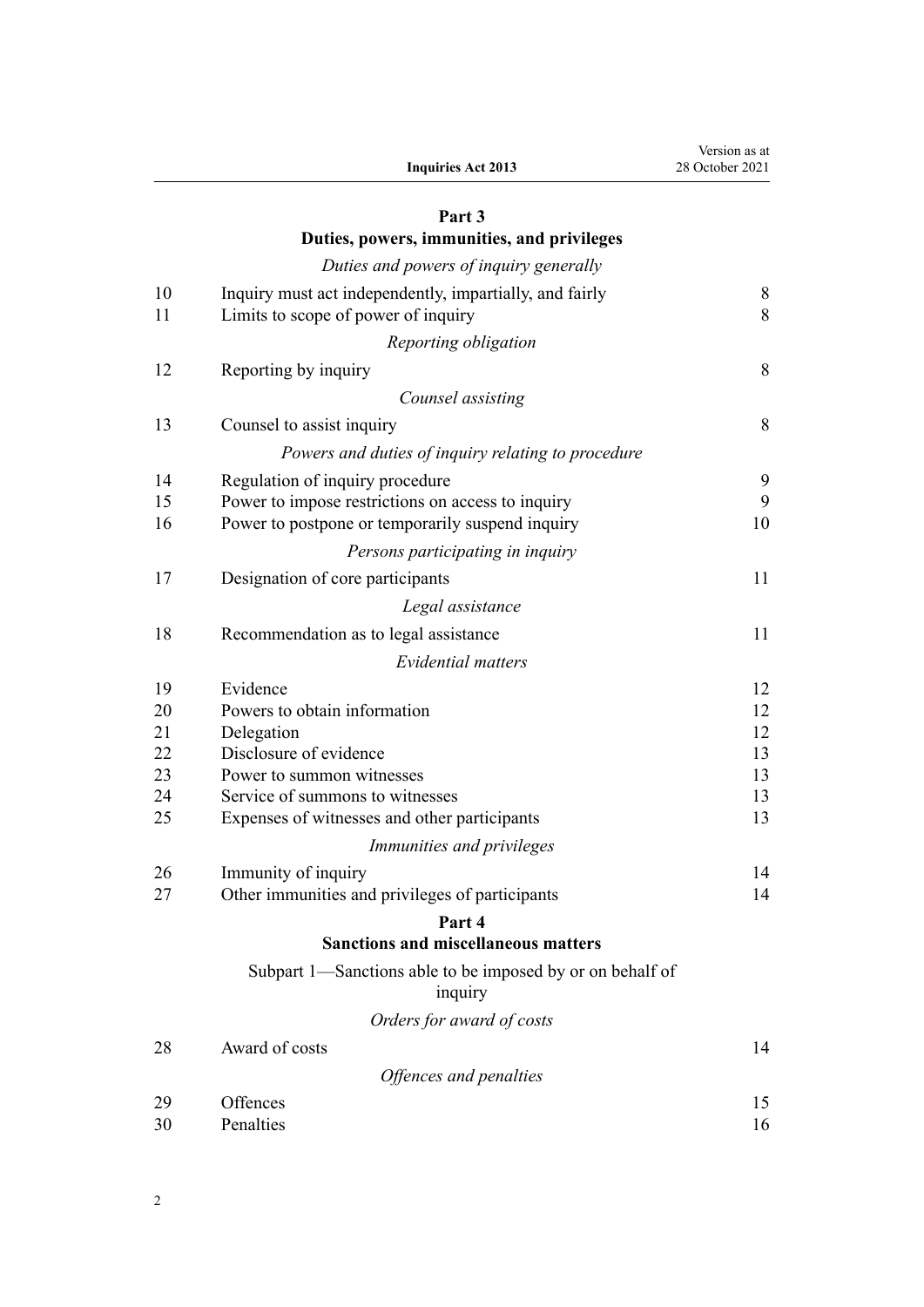<span id="page-2-0"></span>

| Version as at<br>28 October 2021 |                        | <b>Inquiries Act 2013</b>                                                                                                           | Part 1 s 3 |
|----------------------------------|------------------------|-------------------------------------------------------------------------------------------------------------------------------------|------------|
|                                  |                        |                                                                                                                                     |            |
|                                  |                        | Contempt against inquiry                                                                                                            |            |
| 31                               |                        | Application of Contempt of Court Act 2019                                                                                           | 16         |
|                                  |                        | Subpart 2-Miscellaneous matters                                                                                                     |            |
|                                  |                        | Official Information Act 1982 and Public Records Act 2005                                                                           |            |
| 32<br>33                         |                        | Application of Official Information Act 1982<br>Application of Public Records Act 2005                                              | 16<br>17   |
|                                  |                        | Court proceedings                                                                                                                   |            |
| 34                               |                        | Reference of questions of law to High Court                                                                                         | 17         |
| 35                               |                        | Inquiry to be cited in judicial review proceedings                                                                                  | 17         |
|                                  |                        | Review required                                                                                                                     |            |
| 36                               | 1908                   | Review of continuing application of Commissions of Inquiry Act                                                                      | 18         |
|                                  |                        | Repeal, transitional provisions, and consequential amendments                                                                       |            |
| 37                               |                        | Commissions of Inquiry Act 1908                                                                                                     | 18         |
| 38                               | Transitional provision |                                                                                                                                     | 18         |
| 39                               |                        | Consequential amendments to other Acts                                                                                              | 18         |
|                                  |                        | <b>Schedule 1</b><br>Acts under which entities have been, or may be, set up and to<br>which Commissions of Inquiry Act 1908 applies | 19         |
|                                  |                        | <b>Schedule 2</b><br><b>Consequential amendments to other enactments</b>                                                            | 21         |

#### **The Parliament of New Zealand enacts as follows:**

**1 Title**

This Act is the Inquiries Act 2013.

#### **2 Commencement**

This Act comes into force on the day after the date on which it receives the Royal assent.

# **Part 1 Preliminary provisions**

#### **3 Purpose**

- (1) The purpose of this Act is to reform and modernise the law relating to inquiries, by—
	- (a) providing for the establishment of both public and government inquiries to inquire into matters of public importance; and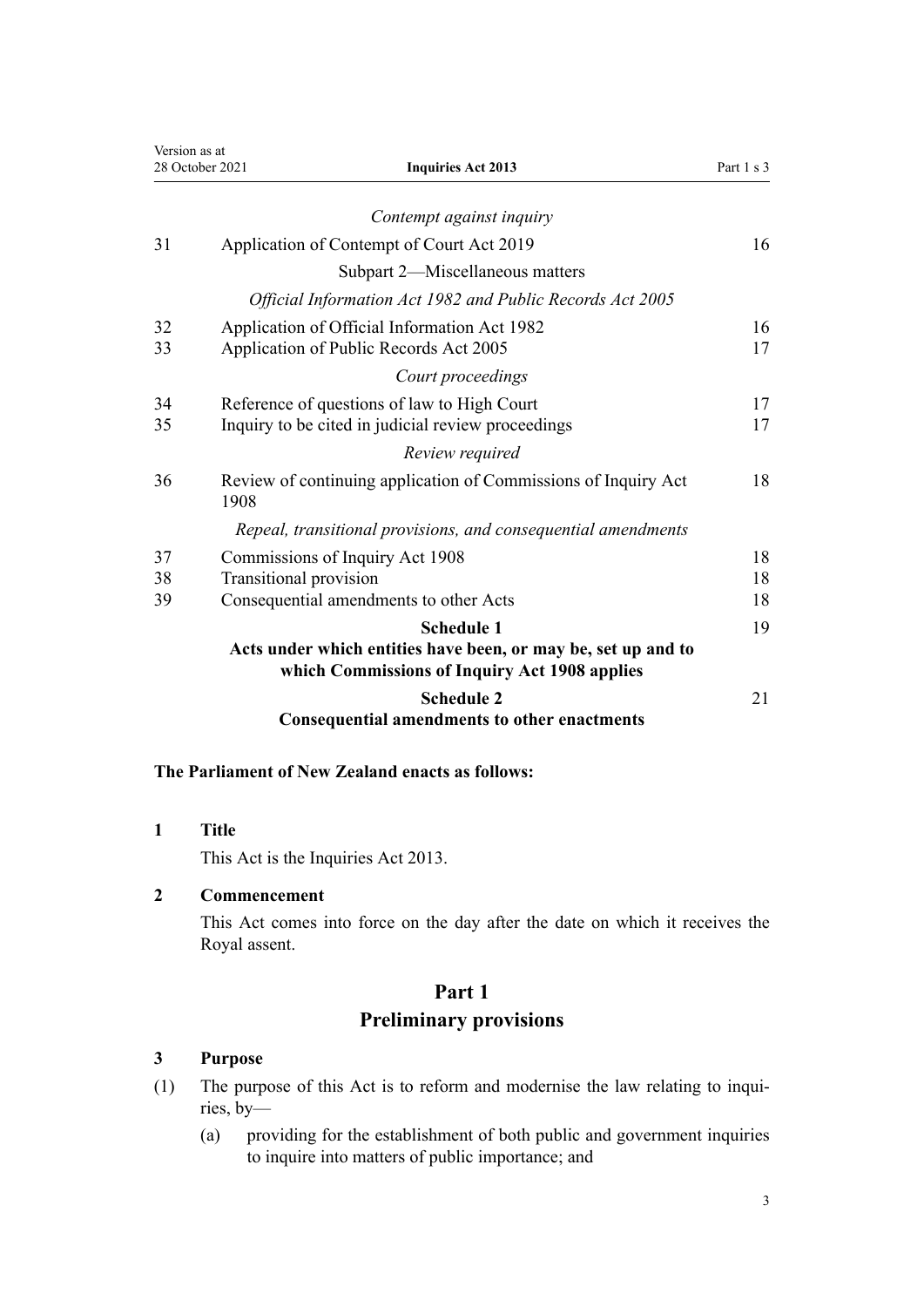<span id="page-3-0"></span>

|                                                                                                 |     |                                                                                                                       | Version as at   |
|-------------------------------------------------------------------------------------------------|-----|-----------------------------------------------------------------------------------------------------------------------|-----------------|
| Part 1 s 4                                                                                      |     | <b>Inquiries Act 2013</b>                                                                                             | 28 October 2021 |
|                                                                                                 | (b) | recognising and providing for Royal commissions established under the<br>Royal prerogative; and                       |                 |
|                                                                                                 | (c) | enabling those inquiries to be carried out effectively, efficiently, and<br>fairly.                                   |                 |
| The Act therefore sets out, in relation to any inquiry to which this Act<br>(2)<br>$applies,$ — |     |                                                                                                                       |                 |
|                                                                                                 | (a) | how an inquiry is set up and its members are to be appointed; and                                                     |                 |
|                                                                                                 | (b) | the powers, duties, and privileges of an inquiry and the immunities that<br>apply to the inquiry and its members; and |                 |
|                                                                                                 | (c) | the protection available for witnesses and counsel appearing before an<br>inquiry; and                                |                 |
|                                                                                                 | (d) | the principles governing the procedure of an inquiry, including those<br>relating to evidential matters; and          |                 |
|                                                                                                 | (e) | provision for recourse to the court by, or in relation to, an inquiry; and                                            |                 |
|                                                                                                 | (f) | sanctions that may be applied by or on behalf of an inquiry.                                                          |                 |

- (3) The Act also makes provision for—
	- (a) the repeal of [sections 2](http://legislation.govt.nz/pdflink.aspx?id=DLM139140) and [15](http://legislation.govt.nz/pdflink.aspx?id=DLM139193) of the Commissions of Inquiry Act 1908, which provide, respectively, for the appointment of a commission of inquiry and the extension of that Act to commissions appointed under other Acts or under the Letters Patent; and
	- (b) the continuing application of the remaining provisions of the [Commis‐](http://legislation.govt.nz/pdflink.aspx?id=DLM139130) [sions of Inquiry Act 1908](http://legislation.govt.nz/pdflink.aspx?id=DLM139130) in specified circumstances.

#### **4 Interpretation**

In this Act, unless the context otherwise requires,—

**appointing Minister** means 1 or more Ministers of the Crown who establish a government inquiry under [section 6\(3\)](#page-4-0)

**appropriate Minister** means the Minister of the Crown who, under the author‐ ity of any warrant or with the authority of the Prime Minister, is responsible for the relevant department

**core participant** has the meaning it is given in [section 17](#page-10-0)

**document** has the same meaning that it is given in [section 4\(1\)](http://legislation.govt.nz/pdflink.aspx?id=DLM393471) of the Evidence Act 2006

#### **establishment instrument** means—

- (a) an Order in Council made under [section 6\(2\)](#page-4-0); or
- (b) a *Gazette* notice issued under [section 6\(3\)](#page-4-0)

**expert opinion** means the opinion of an expert based on the specialised knowledge or skill of that expert

**government inquiry** means an inquiry established under [section 6\(3\)](#page-4-0)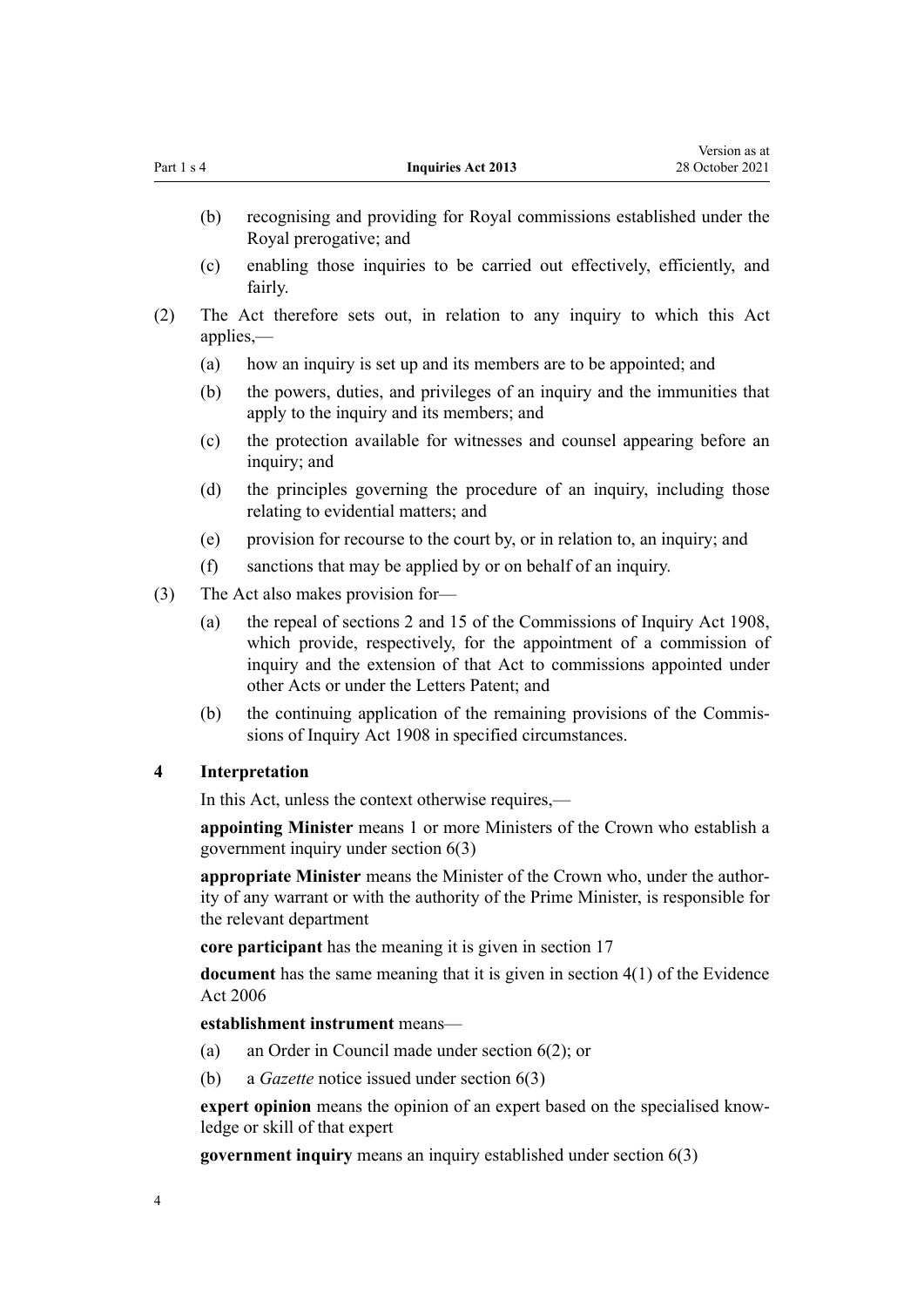<span id="page-4-0"></span>**information**, in relation to the power of an inquiry to obtain or disclose information, includes matters of expert opinion as well as of fact

**inquiry** means both a public inquiry and a government inquiry, as provided for by section 6

**member** means a member of an inquiry established under section 6

**officer of an inquiry** means a person who is engaged to work for an inquiry

#### **public inquiry**—

- (a) means an inquiry established under section 6(2); and
- (b) includes a Royal commission

**relevant department** means—

- (a) the Department of Internal Affairs; or
- (b) another department of State, if the other department is appointed, under the terms of reference for the inquiry, to be responsible for administrative matters relating to the inquiry.

#### **5 Act binds the Crown**

This Act binds the Crown.

# **Part 2**

# **Establishment and membership of inquiry**

#### **6 Types of inquiry**

- (1) This Act applies to the following kinds of inquiry:
	- (a) Royal commissions established under the authority of the Letters Patent constituting the office of the Governor-General, and this Act applies to Royal commissions as if they were public inquiries:
	- (b) public inquiries, which are established in accordance with subsection  $(2)$ :
	- (c) government inquiries, which are established in accordance with subsec‐ tion (3).
- (2) The Governor-General may, by Order in Council, establish a public inquiry for the purpose of inquiring into, and reporting on, any matter of public importance.
- (3) One or more Ministers may, by notice in the *Gazette*, establish a government inquiry for the purpose of inquiring into, and reporting on, any matter of public importance.
- (4) An order under subsection (2) is secondary legislation (*see* [Part 3](http://legislation.govt.nz/pdflink.aspx?id=DLM7298343) of the Legis‐ lation Act 2019 for publication requirements).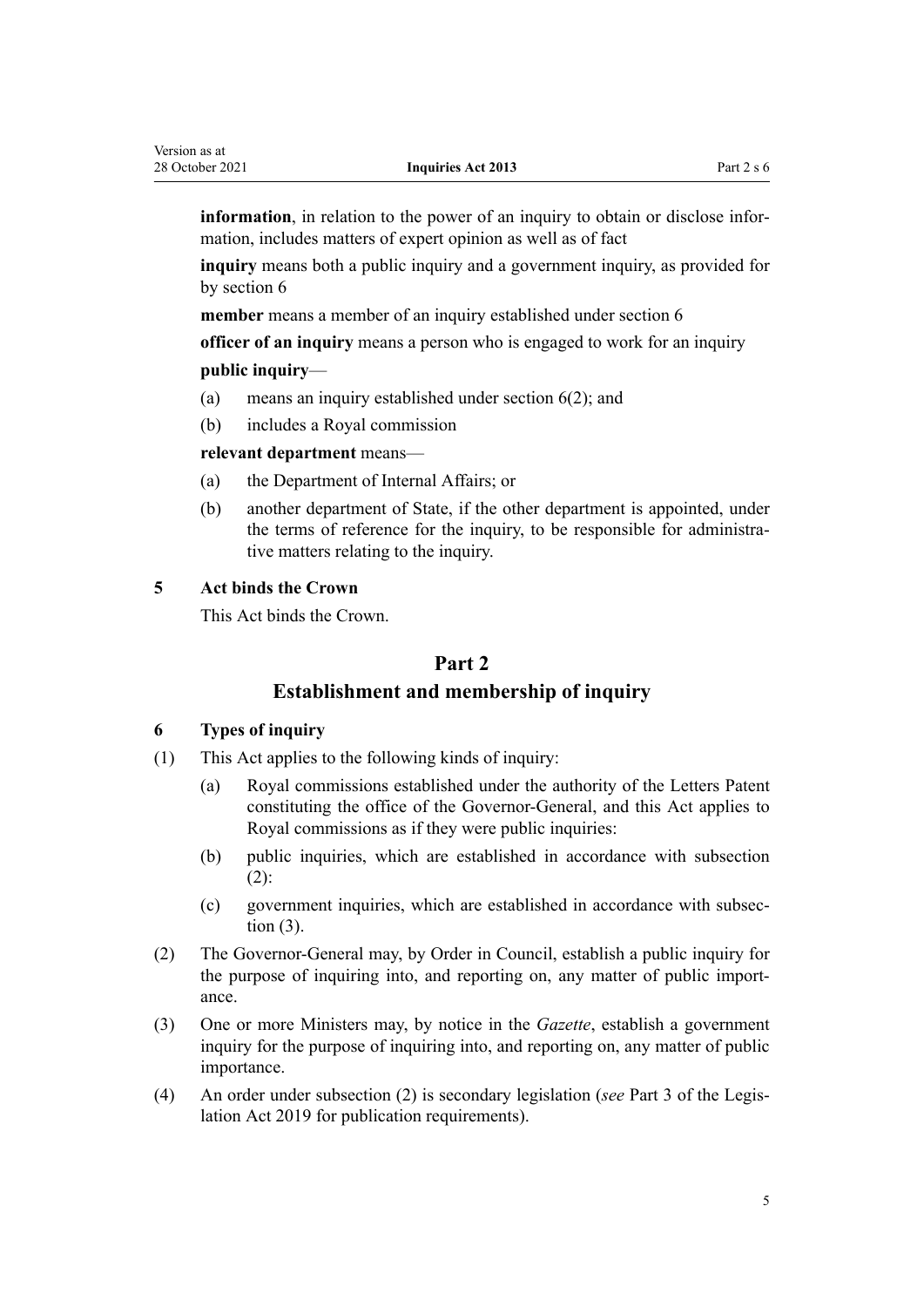<span id="page-5-0"></span>

| Legislation Act 2019 requirements for secondary legislation made under this section |                                                                                                  |                                    |  |
|-------------------------------------------------------------------------------------|--------------------------------------------------------------------------------------------------|------------------------------------|--|
| <b>Publication</b>                                                                  | PCO must publish it on the legislation website and notify $LA19 s 69(1)(c)$<br>it in the Gazette |                                    |  |
| <b>Presentation</b>                                                                 | The Minister must present it to the House of<br>Representatives                                  | LA19 s 114, Sch 1<br>cl $32(1)(a)$ |  |
| <b>Disallowance</b>                                                                 | It may be disallowed by the House of Representatives                                             | LA19 ss 115, 116                   |  |
| This note is not part of the Act.                                                   |                                                                                                  |                                    |  |

Section 6(4): inserted, on 28 October 2021, by [section 3](http://legislation.govt.nz/pdflink.aspx?id=LMS268932) of the Secondary Legislation Act 2021 (2021 No 7).

#### **7 Establishment instrument to establish inquiry**

- (1) The establishment instrument to establish an inquiry must—
	- (a) specify the matter of public importance that is the subject of the inquiry; and
	- (b) name the person or persons appointed to be members of the inquiry; and
	- (c) if more than 1 person is appointed to the inquiry, name the person who is to be the chairperson of the inquiry; and
	- (d) specify the date when the inquiry may begin considering evidence.
- (2) However, an inquiry must not begin considering evidence before the terms of reference are notified under subsection (3).
- (3) The terms of reference for an inquiry must be notified—
	- (a) in the establishment instrument; or
	- (b) by the appointing Minister or appropriate Minister, as the case may be, by notice in the *Gazette* as soon as is reasonably possible after the date of the establishment instrument.
- (4) The terms of reference may set out any matters relevant to the inquiry, includ‐ ing matters such as—
	- (a) any matters relevant to the scope and purpose of the inquiry; and
	- (b) any administrative or procedural matters; and
	- (c) a reporting date, provisional reporting date, or process for determining a reporting date.
- (5) The appointing Minister or appropriate Minister, as the case may be, may amend the terms of reference by notice in the *Gazette*.
- (6) Before terms of reference may be notified under subsection (3) or amended under subsection (5), the appointing Minister or appropriate Minister, as relevant, may consult the person appointed to the inquiry or appointed to be the chairperson of the inquiry.

#### **8 Removal from office**

(1) The Governor-General may, by Order in Council, remove any member of a public inquiry from office.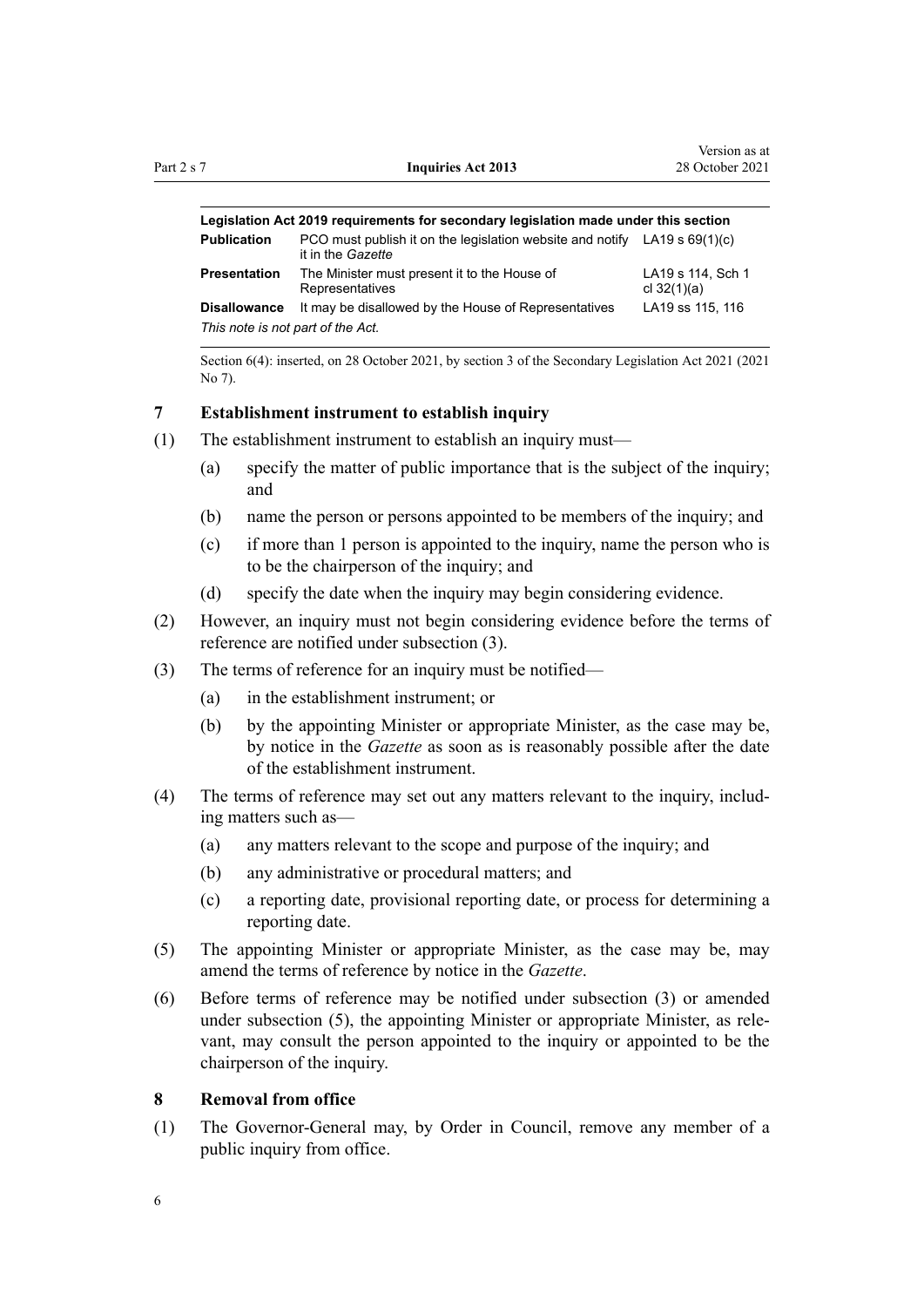- <span id="page-6-0"></span>(2) The appointing Minister may, by notice in the *Gazette*, remove any member of a government inquiry from office.
- (3) A member of an inquiry may be removed under subsection (1) or (2), as the case may be, but only—
	- (a) due to the misconduct of the member; or
	- (b) if the member is unable to perform the functions of office; or
	- (c) if the member has neglected his or her duty.

#### **9 Vacancy in membership of inquiry**

- (1) If 1 or more members of an inquiry are, for any reason, unable to continue in office, the appropriate Minister or appointing Minister, as the case may be, must consult with any remaining members of the inquiry as to how the inquiry should proceed.
- (2) After consultation has been undertaken, as required by subsection  $(1)$ ,—
	- (a) the appropriate Minister or appointing Minister, as the case may be, may require the inquiry to continue to perform its functions, despite the vacancy in its membership; or
	- (b) a person may be appointed to be a replacement member, in accordance with [section 6;](#page-4-0) or
	- (c) the inquiry may be terminated,—
		- (i) in the case of a public inquiry, by the Governor-General by Order in Council; or
		- (ii) in the case of a government inquiry, by the appointing Minister, by notice in the *Gazette*.
- (3) The power under subsection  $(2)(a)$  or (b) must not be exercised if to do so would be contrary to the principles of natural justice.
- (4) An order under subsection (2)(c)(i) is secondary legislation (*see* [Part 3](http://legislation.govt.nz/pdflink.aspx?id=DLM7298343) of the Legislation Act 2019 for publication requirements).

| Legislation Act 2019 requirements for secondary legislation made under this section |                                                                                                  |                                    |  |
|-------------------------------------------------------------------------------------|--------------------------------------------------------------------------------------------------|------------------------------------|--|
| <b>Publication</b>                                                                  | PCO must publish it on the legislation website and notify LA19 s $69(1)(c)$<br>it in the Gazette |                                    |  |
| <b>Presentation</b>                                                                 | The Minister must present it to the House of<br>Representatives                                  | LA19 s 114, Sch 1<br>cl $32(1)(a)$ |  |
| <b>Disallowance</b>                                                                 | It may be disallowed by the House of Representatives                                             | LA19 ss 115, 116                   |  |
| This note is not part of the Act.                                                   |                                                                                                  |                                    |  |

Section 9(4): inserted, on 28 October 2021, by [section 3](http://legislation.govt.nz/pdflink.aspx?id=LMS268932) of the Secondary Legislation Act 2021 (2021 No 7).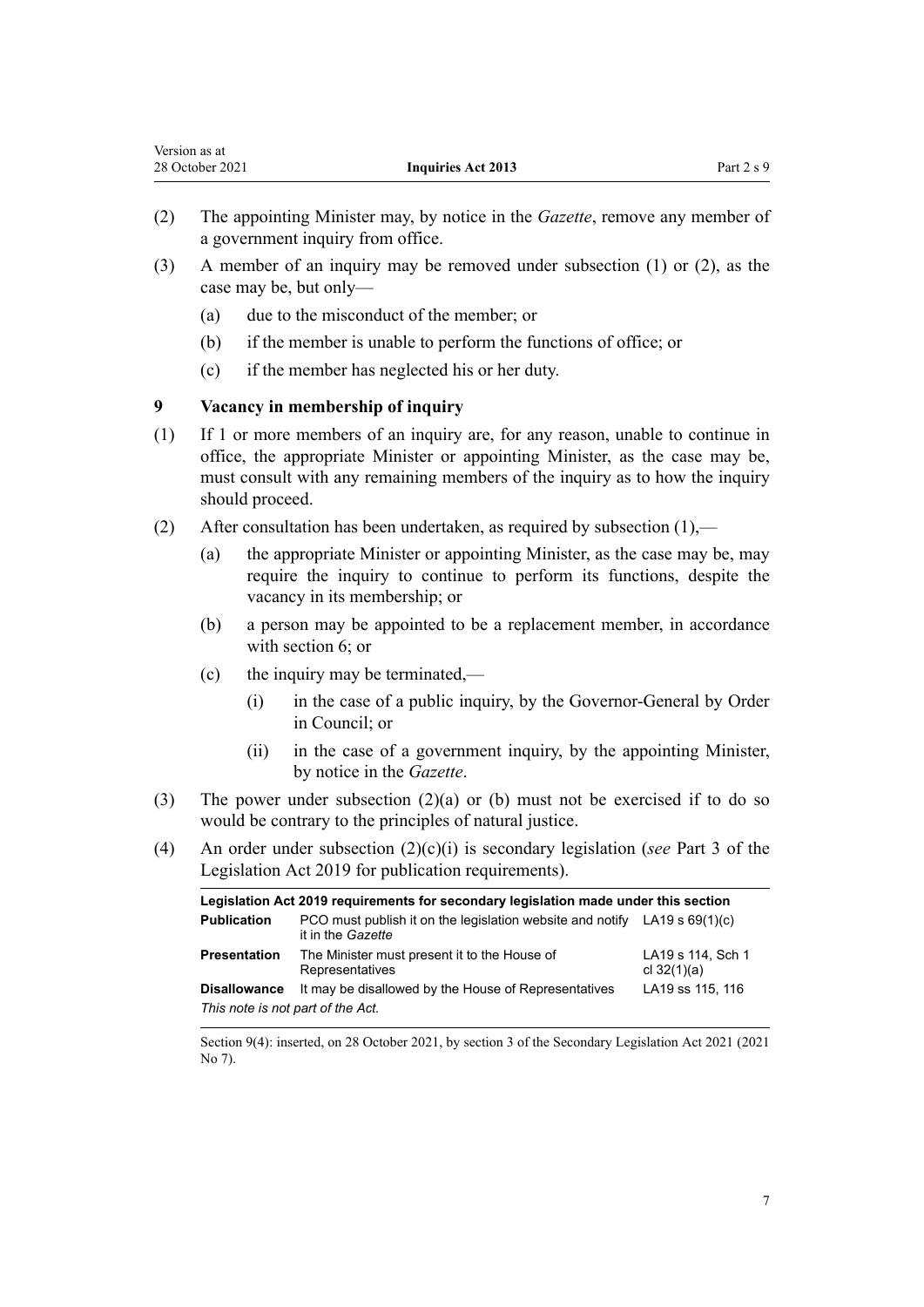# **Part 3**

# **Duties, powers, immunities, and privileges**

*Duties and powers of inquiry generally*

#### <span id="page-7-0"></span>**10 Inquiry must act independently, impartially, and fairly**

In exercising its powers and performing its duties under this Act, an inquiry and each of its members must act independently, impartially, and fairly.

#### **11 Limits to scope of power of inquiry**

- (1) An inquiry has no power to determine the civil, criminal, or disciplinary liabil‐ ity of any person.
- (2) Subsection (1) does not prevent an inquiry, in exercising its powers and per‐ forming its duties under this Act, from making—
	- (a) findings of fault; or
	- (b) recommendations that further steps be taken to determine liability.

#### *Reporting obligation*

#### **12 Reporting by inquiry**

- (1) Every inquiry must, in accordance with any requirements of the terms of refer‐ ence for the inquiry, prepare a final report and present it,—
	- (a) in the case of a public inquiry, to the Governor-General; and
	- (b) in the case of a government inquiry, to the appointing Minister.
- (2) The final report of an inquiry must set out—
	- (a) the findings of the inquiry; and
	- (b) any recommendations of the inquiry.
- (3) The final report of a public inquiry must be presented by the appropriate Minis‐ ter to the House of Representatives as soon as practicable after the inquiry has reported under subsection (1).

#### *Counsel assisting*

#### **13 Counsel to assist inquiry**

- (1) An inquiry may request the appointment of counsel to assist the inquiry, but before making a request, must consider and have regard to—
	- (a) the purpose of this Act and, in particular, the purpose of the Act to enable an inquiry to be carried out effectively, efficiently, and fairly; and
	- (b) the nature of the subject matter of the inquiry; and
	- (c) the procedures most appropriate for carrying out the terms of reference.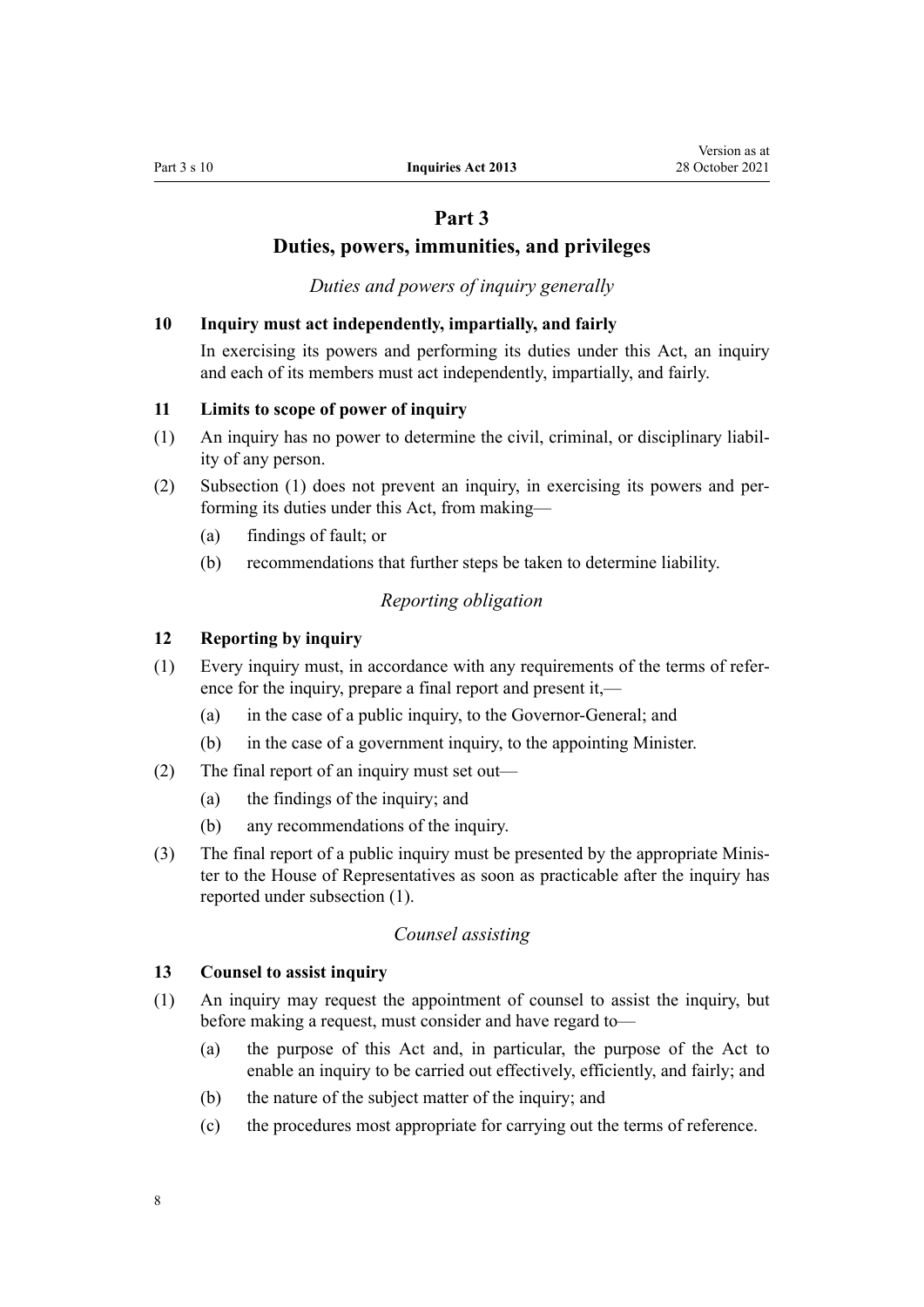- <span id="page-8-0"></span>(2) The Solicitor-General must, if requested to do so, appoint counsel to assist an inquiry, but in doing so must—
	- (a) have regard to the matters specified in subsection (1); and
	- (b) consult the inquiry on—
		- (i) the proposed appointee; and
		- (ii) the terms and conditions to apply to the appointment.

*Powers and duties of inquiry relating to procedure*

#### **14 Regulation of inquiry procedure**

- (1) An inquiry may conduct its inquiry as it considers appropriate, unless other‐ wise specified—
	- (a) by this Act; or
	- (b) in the terms of reference of the inquiry.
- (2) In making a decision as to the procedure or conduct of an inquiry, or in making a finding that is adverse to any person, an inquiry must—
	- (a) comply with the principles of natural justice; and
	- (b) have regard to the need to avoid unnecessary delay or cost in relation to public funds, witnesses, or other persons participating in the inquiry.
- (3) If an inquiry proposes to make a finding that is adverse to any person, the inquiry must, using whatever procedure it may determine, be satisfied that the person—
	- (a) is aware of the matters on which the proposed finding is based; and
	- (b) has had an opportunity, at any time during the course of the inquiry, to respond on those matters.
- (4) Without limiting subsections (1) to (3), an inquiry may determine matters such as—
	- (a) whether to conduct interviews, and if so, who to interview:
	- (b) whether to call witnesses, and if so, who to call:
	- (c) whether to hold hearings in the course of its inquiry, and if so, when and where hearings are to be held:
	- (d) whether to receive evidence or submissions from or on behalf of any person participating in the inquiry:
	- (e) whether to receive oral or written evidence or submissions and the man‐ ner and form of the evidence or submissions:
	- (f) whether to allow or restrict cross-examination of witnesses.

#### **15 Power to impose restrictions on access to inquiry**

(1) An inquiry may, at any time, make orders to—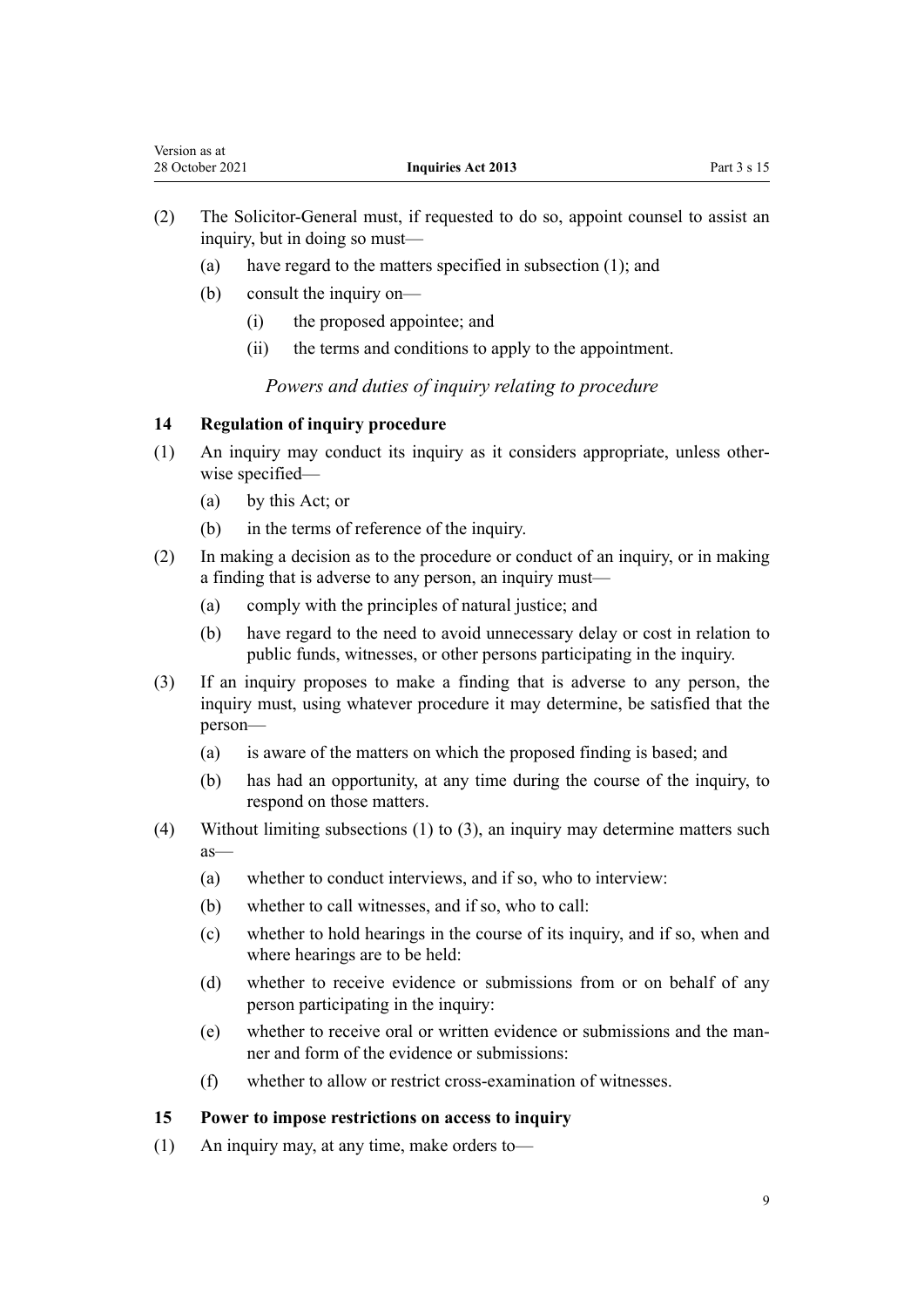- <span id="page-9-0"></span>(a) forbid publication of—
	- (i) the whole or any part of any evidence or submissions presented to the inquiry:
	- (ii) any report or account of the evidence or submissions:
	- (iii) the name or other particulars likely to lead to the identification of a witness or other person participating in the inquiry (other than counsel):
	- (iv) any rulings of the inquiry:
- (b) restrict public access to any part or aspect of the inquiry:
- (c) hold the inquiry, or any part of it, in private.
- (2) Before making an order under subsection (1), an inquiry must take into account the following criteria:
	- (a) the benefits of observing the principle of open justice; and
	- (b) the risk of prejudice to public confidence in the proceedings of the inquiry; and
	- (c) the need for the inquiry to ascertain the facts properly; and
	- (d) the extent to which public proceedings may prejudice the security, defence, or economic interests of New Zealand; and
	- (e) the privacy interests of any individual; and
	- (f) whether it would interfere with the administration of justice, including any person's right to a fair trial, if an order were not made under subsec‐ tion (1); and
	- (g) any other countervailing interests.
- (3) If the instrument that establishes an inquiry restricts any part or aspect of the inquiry from public access, the inquiry must make such orders under subsection (1) as are necessary to give effect to the restrictions.

#### **16 Power to postpone or temporarily suspend inquiry**

- (1) An inquiry may, after consultation with the appropriate Minister or appointing Minister, as the case may be, postpone or temporarily suspend the inquiry if—
	- (a) another investigation is being, or is likely to be, carried out into matters relating to the inquiry; and
	- (b) the inquiry is satisfied that to commence or continue the inquiry would be likely to prejudice—
		- (i) the investigation referred to in paragraph (a); or
		- (ii) any person interested in that investigation.
- (2) The inquiry must commence or continue when it is satisfied that to do so would no longer prejudice the other investigation or any person interested in it.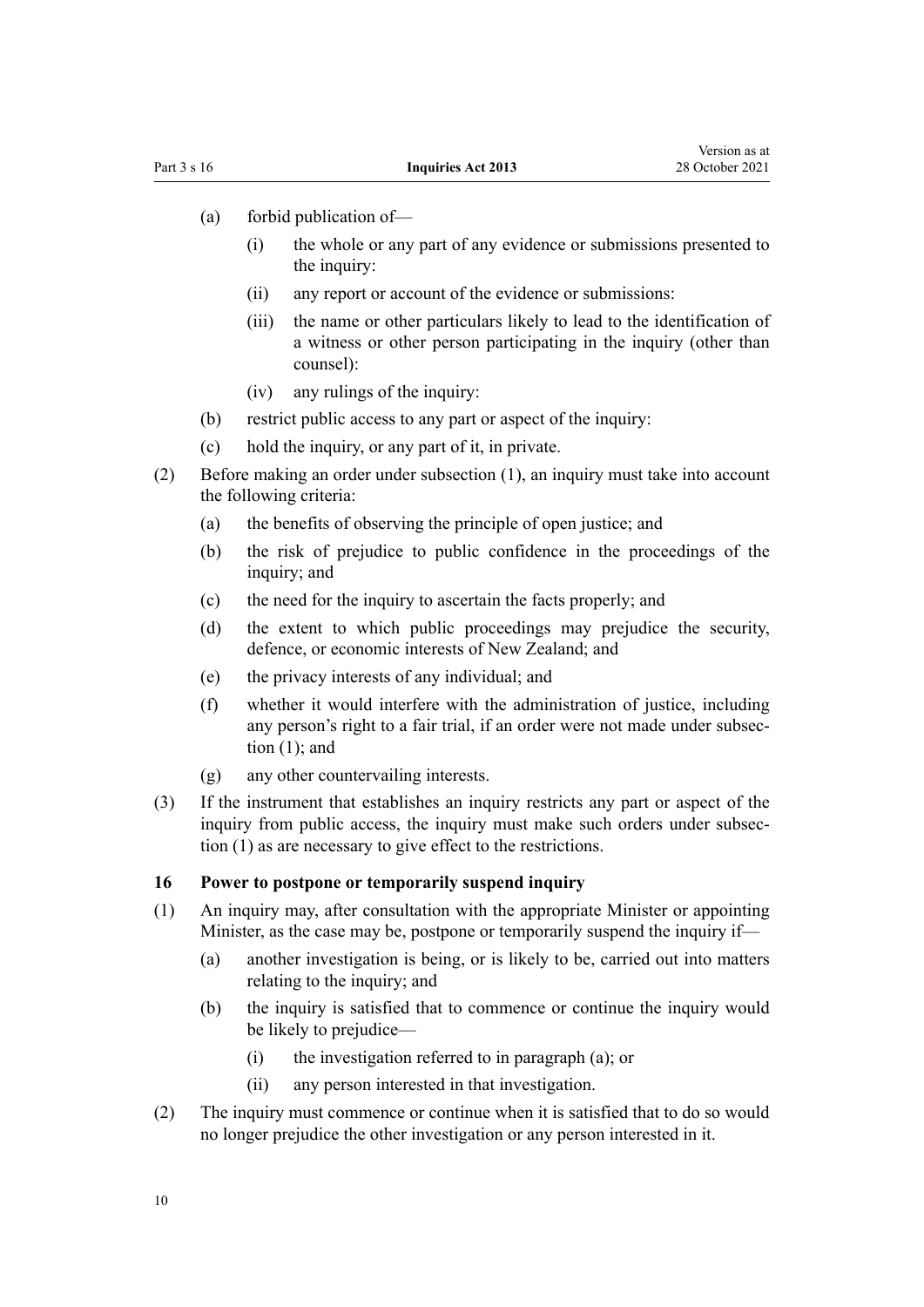#### *Persons participating in inquiry*

#### <span id="page-10-0"></span>**17 Designation of core participants**

- (1) At any time an inquiry may, by written notice, designate any person to be a core participant in the inquiry.
- (2) In determining whether to designate a person as a core participant, an inquiry must consider whether that person—
	- (a) played, or may have played, a direct and significant role in relation to the matters to which the inquiry relates:
	- (b) has a significant interest in a substantial aspect of the matters to which the inquiry relates:
	- (c) may be subject to explicit or serious criticism during the inquiry or in the report.
- (3) Every person designated as a core participant has the right to give evidence and make submissions to the inquiry, subject to any directions of that inquiry as to the manner in which evidence is to be given and submissions made.

#### *Legal assistance*

#### **18 Recommendation as to legal assistance**

- (1) An inquiry may, at any time, make a recommendation to the chief executive of the relevant department that funding be granted for the purpose of providing legal assistance to 1 or more specified persons—
	- (a) who wish, or who are required, to appear before the inquiry; or
	- (b) who have an interest in the inquiry.
- (2) In determining whether to make a recommendation under subsection (1), the inquiry must consider—
	- (a) the likelihood of hardship to a person if legal assistance is declined; and
	- (b) the nature and significance of the contribution that the person will, or is likely to, make to the inquiry; and
	- (c) the extent to which legal assistance is, or is likely to be, required to enable the inquiry to fulfil its purpose; and
	- (d) any other matters relating to the public interest.
- (3) If a recommendation is made under subsection (1), the chief executive may—
	- (a) grant funding for the legal assistance recommended under that subsec‐ tion; and
	- (b) impose any conditions that he or she considers appropriate.
- (4) In this section, **legal assistance** means—
	- (a) legal representation; or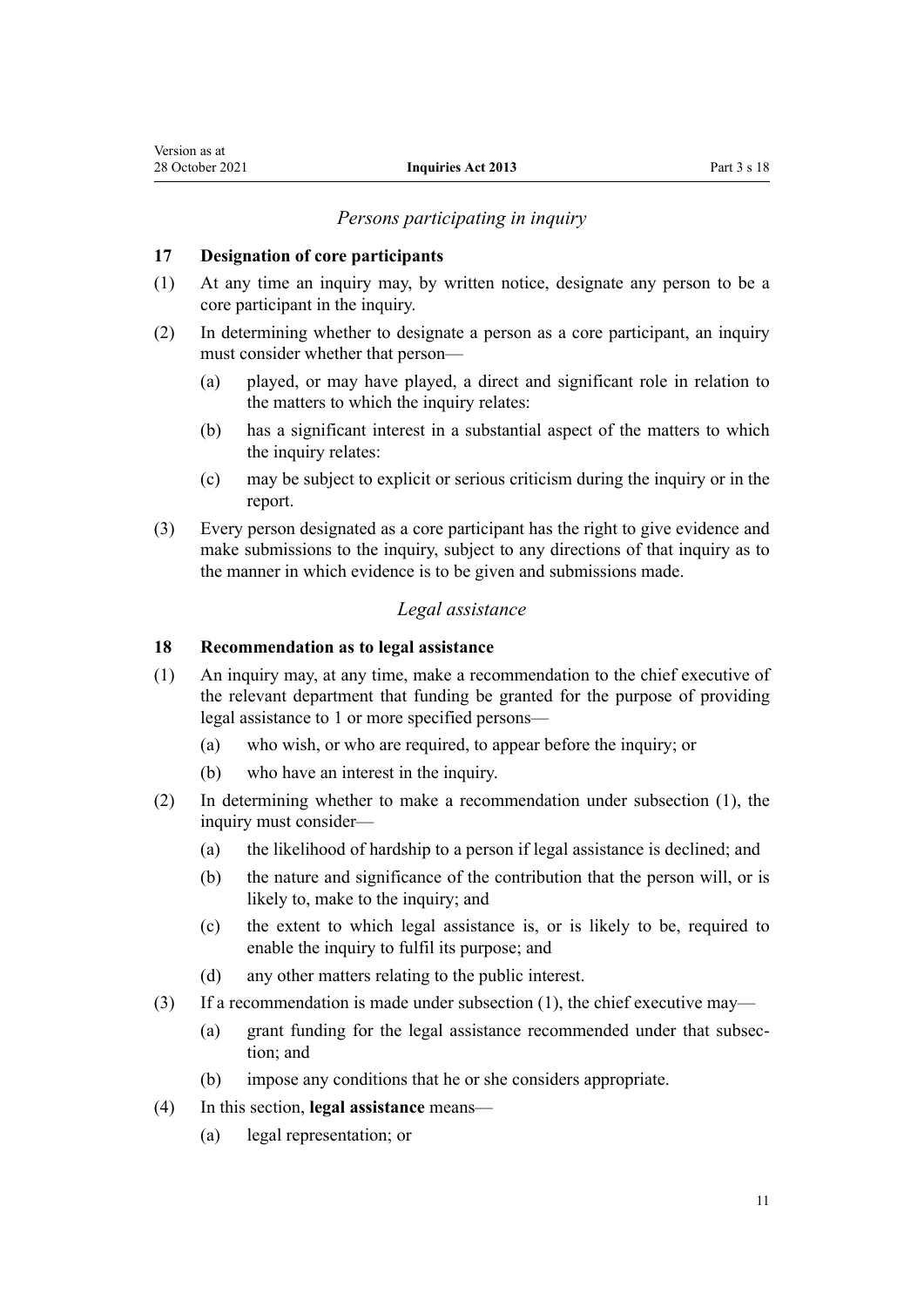- <span id="page-11-0"></span>(b) legal advice or help (for example, help with drafting submissions to an inquiry); or
- (c) both.

#### *Evidential matters*

#### **19 Evidence**

An inquiry may, for the purposes of its inquiry,—

- (a) receive any evidence that, in its opinion, may assist it to deal effectively with the subject of the inquiry, whether or not the evidence would be admissible in a court of law; and
- (b) take evidence on oath or affirmation, and for that purpose an oath or affirmation may be administered by any member of the inquiry; and
- (c) permit a witness to give evidence by any means, including by written or electronic means, and require the witness to verify the evidence by oath or affirmation.

#### **20 Powers to obtain information**

An inquiry may, as it thinks appropriate for the purposes of the inquiry,—

- (a) require any person to—
	- (i) produce any documents or things in that person's possession or control or copies of those documents or things:
	- (ii) allow copies or representations of those documents or things to be made:
	- (iii) provide information to the inquiry, in a form approved by the inquiry:
	- (iv) verify by statutory declaration any written information, copies of documents, or representations of things provided to the inquiry:
- (b) examine any document or thing that is produced by a witness:
- (c) examine any document or thing for which privilege or confidentiality is claimed, or refer the document or thing to an independent person or body, to determine whether—
	- (i) the person claiming privilege or confidentiality has a justifiable reason in maintaining the privilege or confidentiality; or
	- (ii) the document or thing should be disclosed.

#### **21 Delegation**

An inquiry may delegate in writing to an officer of the inquiry the powers of the inquiry under sections 19(b) and 20(b).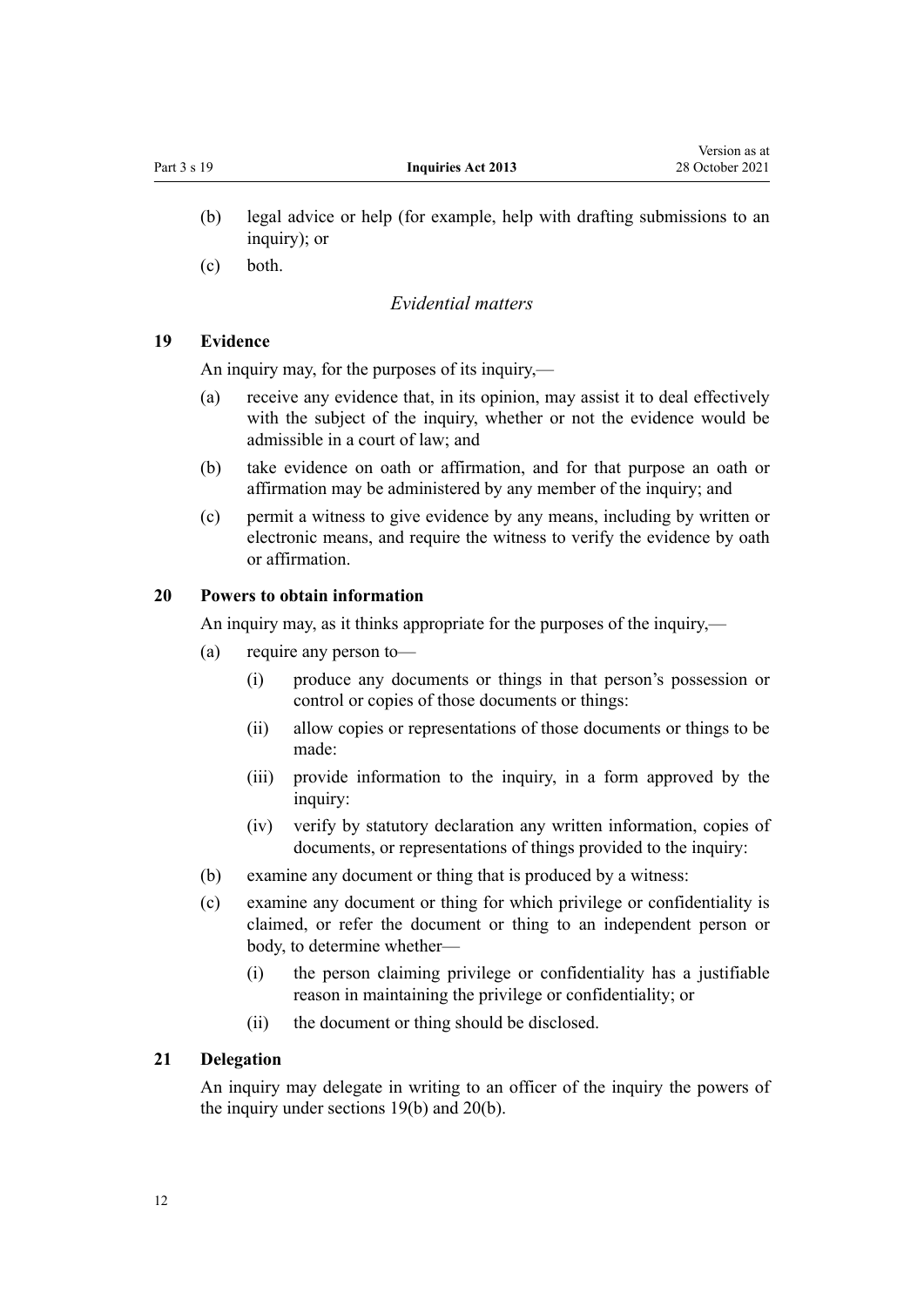#### <span id="page-12-0"></span>**22 Disclosure of evidence**

- (1) An inquiry—
	- (a) may, on its own initiative or on the application of another person, order any person to disclose to any person participating in the inquiry any specified document, information, or thing that the person has produced before the inquiry; but
	- (b) must not make orders for general discovery.
- (2) An order given under subsection  $(1)(a)$  may impose appropriate terms and conditions in relation to—
	- (a) any disclosure required under that subsection; and
	- (b) the use that may be made of the information, documents, or things required to be disclosed.

#### **23 Power to summon witnesses**

- (1) An inquiry may issue a witness summons in writing to any person, requiring that person to attend and give evidence before the inquiry.
- (2) The witness summons must state—
	- (a) the place where, and the date and time when, the person is to attend; and
	- (b) the documents or things in that person's possession or control that he or she is required to produce to the inquiry; and
	- (c) the person's entitlement to be paid costs and travelling expenses, in accordance with section 25; and
	- (d) the penalty for failing to attend.

#### **24 Service of summons to witnesses**

- (1) Unless a witness has consented to service by another means, a summons must be served personally on that witness by delivering a sealed copy of the summons to the witness not later than 24 hours before the witness must attend the inquiry.
- (2) Despite subsection (1), an inquiry may direct substituted service in accordance with the [High Court Rules 2016](http://legislation.govt.nz/pdflink.aspx?id=DLM6959800).

Section 24(2): amended, on 18 October 2016, by [section 183\(c\)](http://legislation.govt.nz/pdflink.aspx?id=DLM5759564) of the Senior Courts Act 2016 (2016 No 48).

#### **25 Expenses of witnesses and other participants**

- (1) Persons summoned to attend an inquiry as witnesses are entitled to be paid for their reasonable costs and travelling expenses, at the level determined by the inquiry.
- (2) An inquiry may reimburse other persons who participate in an inquiry for their reasonable costs and travelling expenses at the level the inquiry determines.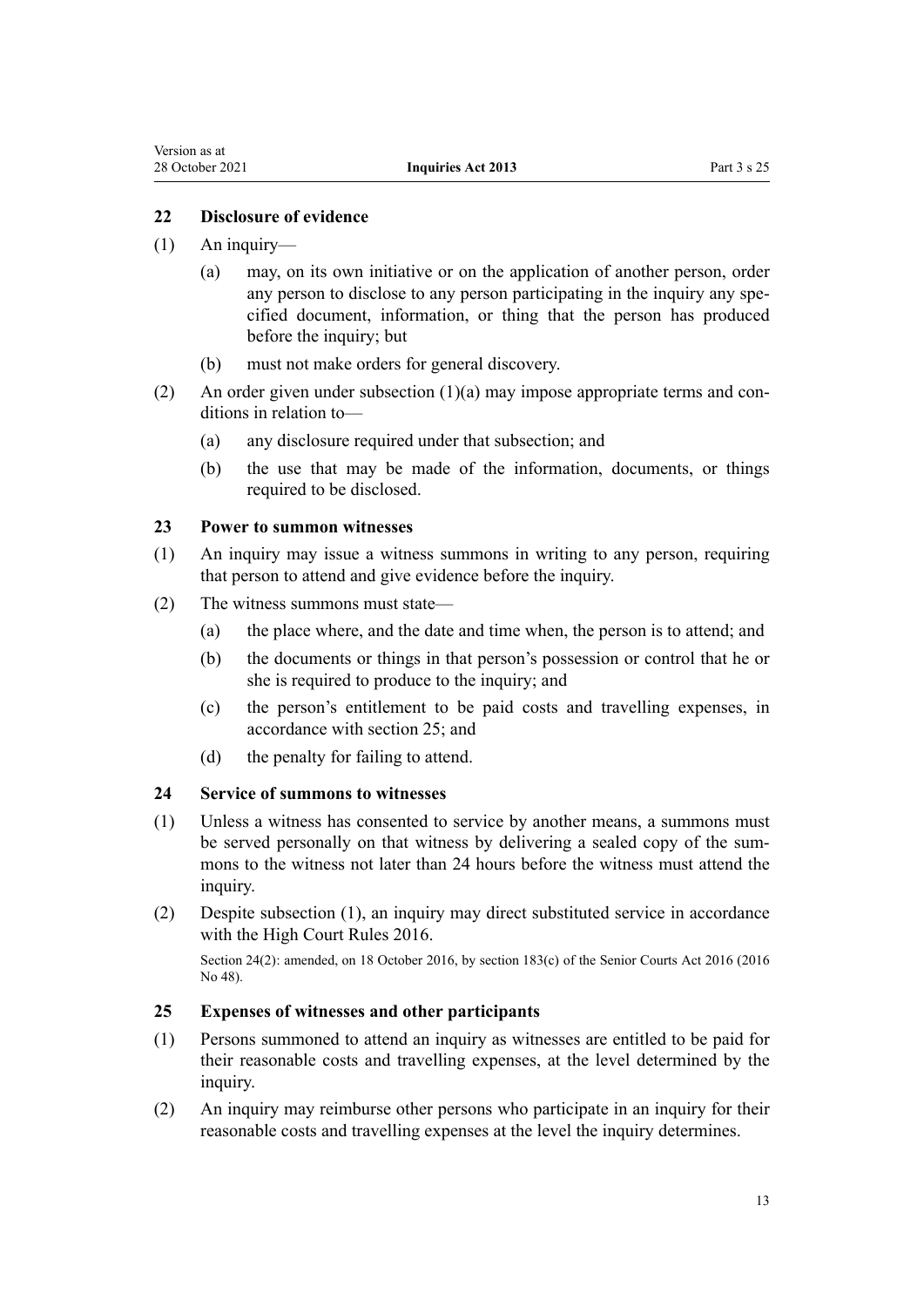- <span id="page-13-0"></span>(3) The payment required by subsection  $(1)$  must be made, if the witness is summoned,—
	- (a) by an inquiry on its own initiative, by that inquiry; or
	- (b) by an inquiry on the application of any person participating in the inquiry, by that person, unless the inquiry itself agrees to do so.

#### *Immunities and privileges*

#### **26 Immunity of inquiry**

- (1) This section applies to an inquiry, each member of the inquiry, and an officer of an inquiry acting under a delegation made under [section 21.](#page-11-0)
- (2) Neither an inquiry nor any person to whom this section applies—
	- (a) is liable for anything done, reported, stated, or omitted in the exercise or intended exercise of the powers and performance or intended perform‐ ance of the duties of the inquiry, unless the inquiry or person acted in bad faith; or
	- (b) may be compelled to give evidence in court or in any proceedings of a judicial nature in relation to the inquiry, unless leave of the court is granted to bring proceedings relating to an allegation of bad faith against the inquiry or any person to whom this section applies.

### **27 Other immunities and privileges of participants**

- (1) Witnesses and other persons participating in an inquiry (other than counsel) have the same immunities and privileges as if they were appearing in civil proceedings and the provisions of [subpart 8](http://legislation.govt.nz/pdflink.aspx?id=DLM393646) of Part 2 of the Evidence Act 2006 apply to the inquiry, to the extent that they are relevant, as if—
	- (a) the inquiry were a civil proceeding; and
	- (b) every reference to a Judge were a reference to an inquiry.
- (2) Counsel appearing before an inquiry have the same immunities and privileges as they would have if appearing before a court.

### **Part 4**

### **Sanctions and miscellaneous matters**

Subpart 1—Sanctions able to be imposed by or on behalf of inquiry

#### *Orders for award of costs*

#### **28 Award of costs**

(1) An inquiry may, on its own initiative or on the application of any person, by order make an award of costs against any person participating in, or summoned to appear before, the inquiry if it is satisfied that the conduct of the person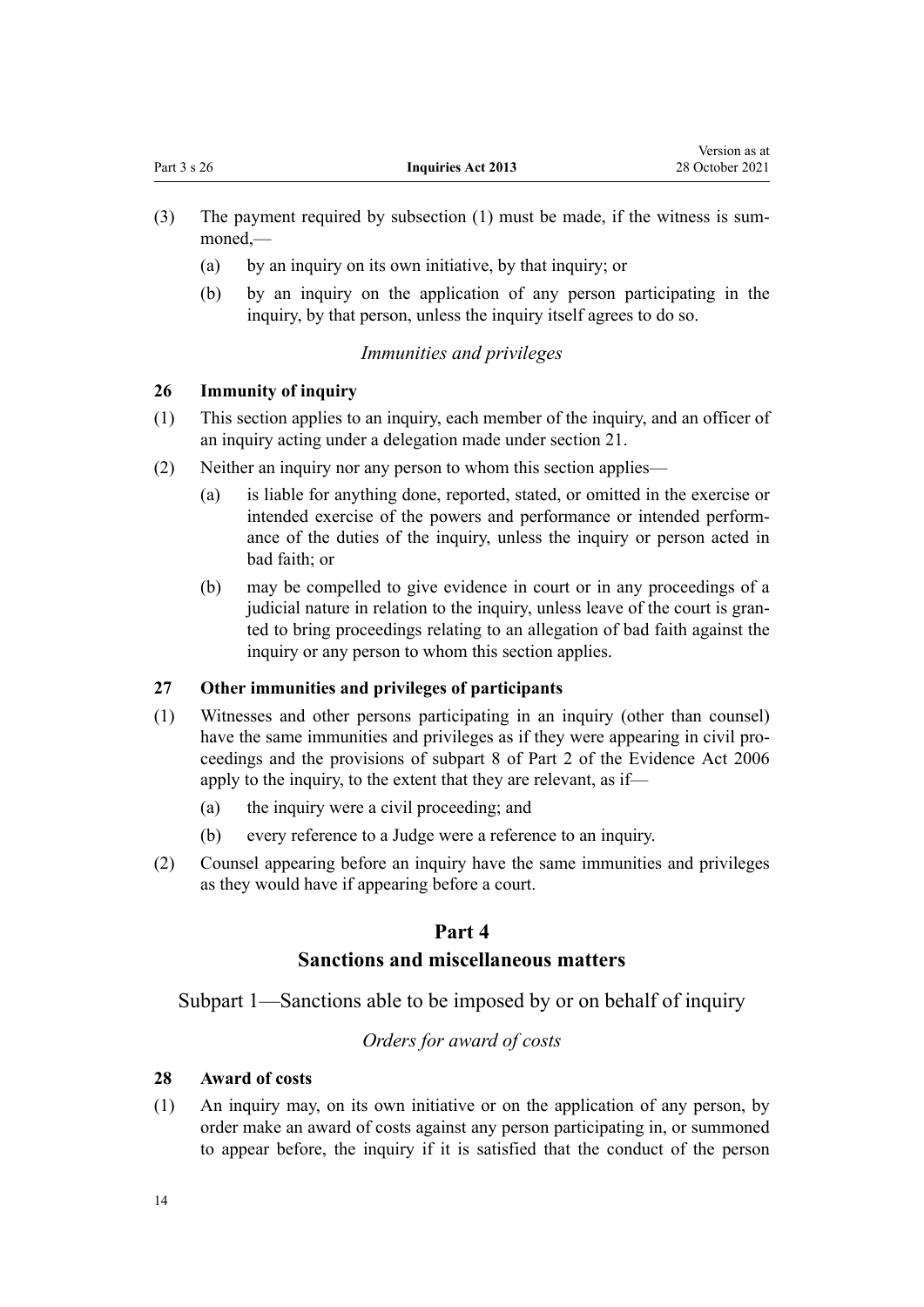<span id="page-14-0"></span>against whom the order is made has unduly lengthened or obstructed the inquiry or has added undue cost to the inquiry.

- (2) Subsection (1) applies whether or not an inquiry holds any hearings.
- (3) An inquiry may—
	- (a) set the award of costs at any level it thinks reasonable, having regard to all the circumstances; and
	- (b) require the costs to be paid, in whole or in part,—
		- (i) to the inquiry; or
		- (ii) to 1 or more persons who participated in the inquiry; or
		- (iii) to the parties referred to in both subparagraphs (i) and (ii), in the proportion specified in the order.
- (4) An order for an award of costs made under this section, if filed in the registry of any court of competent jurisdiction, becomes enforceable as a judgment of that court in its civil jurisdiction.
- (5) A person who is dissatisfied with an order made under subsection (1) may appeal the order to the High Court on a question of fact or law.
- (6) A decision of the High Court on appeal under this section is final.

### *Offences and penalties*

#### **29 Offences**

- (1) Every person commits an offence who intentionally—
	- (a) fails to attend the inquiry in accordance with the notice of summons:
	- (b) refuses to be sworn or to affirm and give evidence:
	- (c) fails to produce any document or thing required by order of the inquiry:
	- (d) destroys evidence or obstructs or hinders any person authorised to exam‐ ine, copy, or make a representation of a document or thing required by order of an inquiry:
	- (e) fails to comply with a procedural order or direction of an inquiry, includ‐ ing an order made under [section 15\(1\):](#page-8-0)
	- (f) disrupts the proceedings of an inquiry:
	- (g) prevents a witness from giving evidence or threatens or seeks to influence a witness before an inquiry:
	- (h) provides false or misleading information to an inquiry:
	- (i) threatens or intimidates an inquiry, a member of an inquiry, or an officer of an inquiry.
- (2) However, a person does not commit an offence under subsection (1)(a) to (e) if—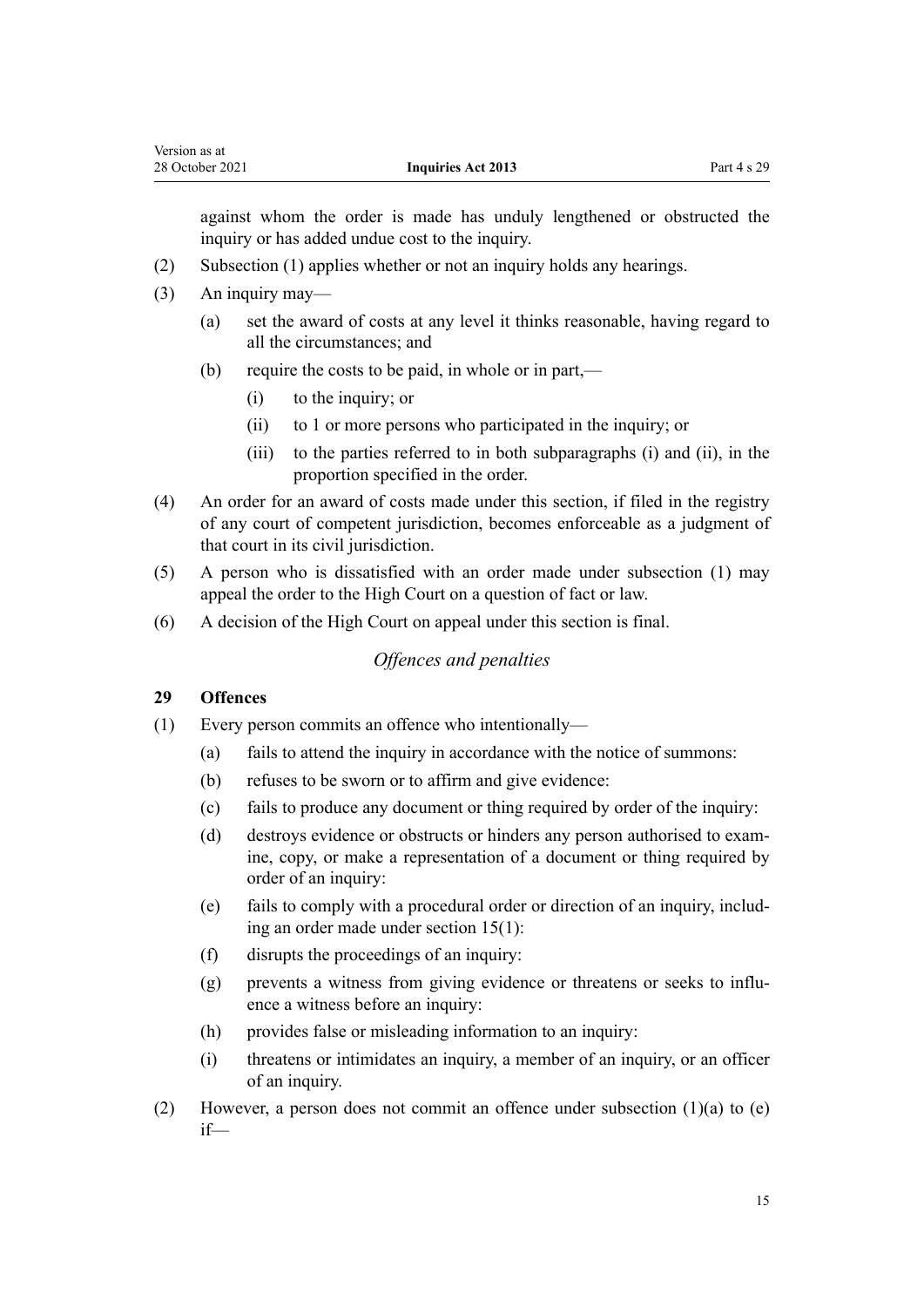- <span id="page-15-0"></span>(a) compliance would be prevented by a privilege or immunity that the per‐ son would have as a witness or counsel, were that person giving evidence or acting as counsel in civil proceedings before a court; or
- (b) compliance is prevented by an enactment, rule of law, or order of a court prohibiting or restricting disclosure, or the manner of disclosure, of any document, information, or thing; or
- (c) compliance would be likely to prejudice the maintenance of the law, including the prevention, detection, investigation, prosecution, or punishment of offences, including the right to a fair trial.

#### **30 Penalties**

Every person who commits an offence against [section 29\(1\)](#page-14-0) is liable, on conviction, to a fine not exceeding \$10,000.

#### *Contempt against inquiry*

#### **31 Application of Contempt of Court Act 2019**

- (1) The Solicitor-General, on the Solicitor-General's own initiative or at the request of an inquiry, may commence proceedings in the High Court—
	- (a) under [subpart 4](http://legislation.govt.nz/pdflink.aspx?id=LMS24824) of Part 2 of the Contempt of Court Act 2019; or
	- (b) under the inherent jurisdiction of the High Court to punish any contempt of an inquiry or enforce its processes, as described in [section 26\(3\)](http://legislation.govt.nz/pdflink.aspx?id=LMS24836) of that Act.
- (2) In determining any proceedings commenced under subsection (1), the court may make any orders that it considers necessary and just to enable the inquiry to fulfil its purpose.

Section 31: replaced, on 26 August 2020, by [section 29](http://legislation.govt.nz/pdflink.aspx?id=LMS24838) of the Contempt of Court Act 2019 (2019 No 44).

#### Subpart 2—Miscellaneous matters

*Official Information Act 1982 and Public Records Act 2005*

#### **32 Application of Official Information Act 1982**

- (1) When an inquiry has reported in accordance with [section 12](#page-7-0), all documents created by the inquiry or received in the course of the inquiry are, except as set out in subsection (2), official information for the purposes of the [Official Infor‐](http://legislation.govt.nz/pdflink.aspx?id=DLM64784) [mation Act 1982.](http://legislation.govt.nz/pdflink.aspx?id=DLM64784)
- (2) However, the following are not official information for the purposes of the [Official Information Act 1982:](http://legislation.govt.nz/pdflink.aspx?id=DLM64784)
	- (a) any matter subject to an order under section  $15(1)(a)$ :
	- (b) any documents that relate to the internal deliberations of the inquiry and are—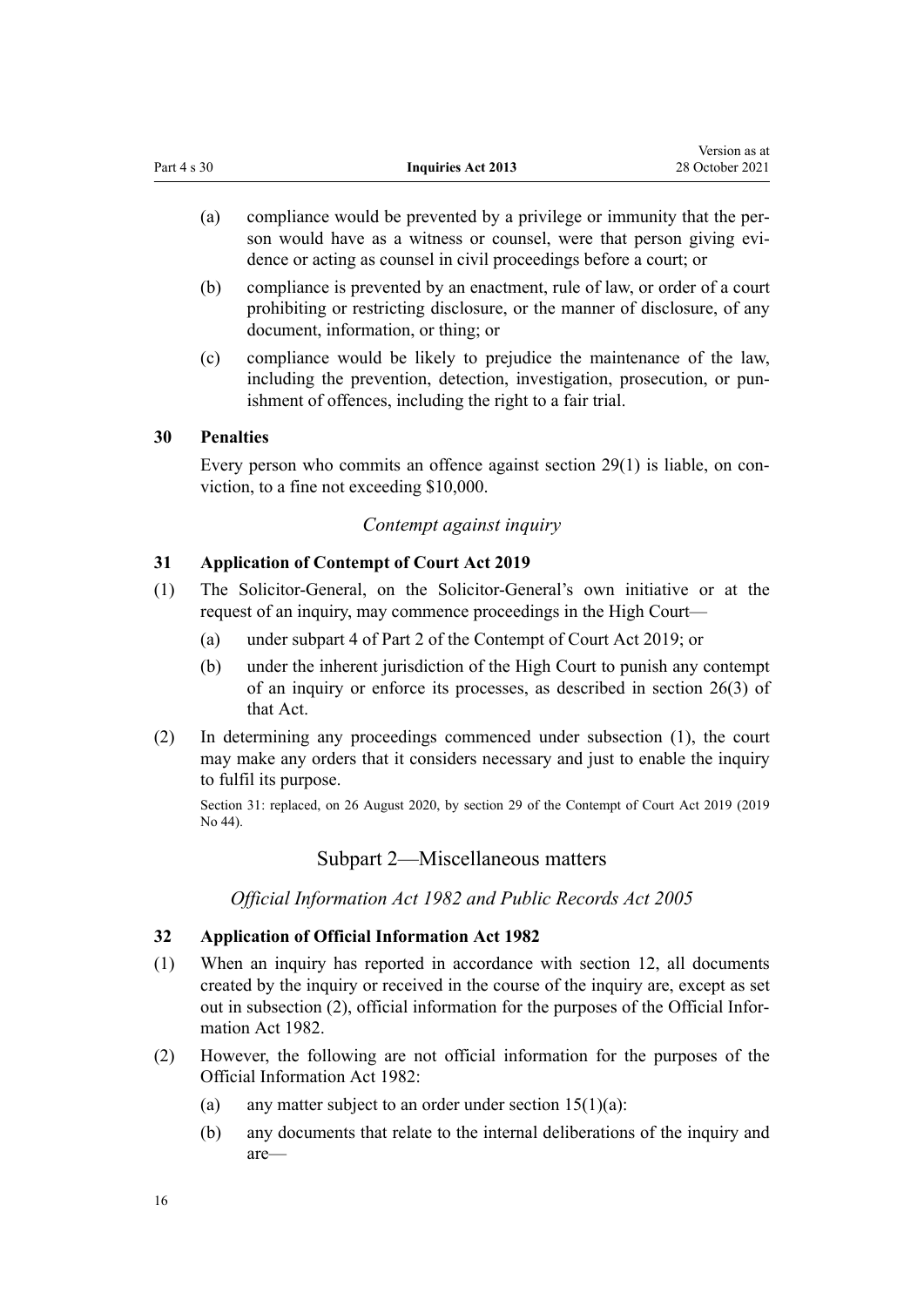- (i) created by a member of an inquiry in the course of the inquiry; or
- (ii) provided to the inquiry by an officer of the inquiry.

#### <span id="page-16-0"></span>**33 Application of Public Records Act 2005**

- (1) An inquiry is a public office for the purposes of the [Public Records Act 2005.](http://legislation.govt.nz/pdflink.aspx?id=DLM345528)
- (2) As soon as is reasonably practicable after an inquiry has reported under [section](#page-7-0)  $12, -$ 
	- (a) the Chief Archivist must authorise the disposal of the public records of the inquiry under [section 20](http://legislation.govt.nz/pdflink.aspx?id=DLM345735) of the Public Records Act 2005; and
	- (b) the relevant department must dispose of the public records of that inquiry in accordance with the authority issued by the Chief Archivist.
- (3) The Chief Archivist may accept the transfer of any things from an inquiry to the control of the Chief Archivist, even though that thing is not a public record.
- (4) In determining, for the purposes of [Part 3](http://legislation.govt.nz/pdflink.aspx?id=DLM345769) of the Public Records Act 2005, the access status of the public records or any things transferred to the control of the Chief Archivist under this section, the relevant department must take into account any order made by the inquiry under [section 15\(1\)](#page-8-0).
- (5) In this section, **public record** has the meaning it is given in [section 4](http://legislation.govt.nz/pdflink.aspx?id=DLM345537) of the Public Records Act 2005.

#### *Court proceedings*

#### **34 Reference of questions of law to High Court**

- (1) An inquiry may, at any time, state a case to the High Court on any question of law arising in any matter before the inquiry.
- (2) If an inquiry exercises the power under subsection (1), it may either—
	- (a) continue the inquiry, pending the decision of the High Court; or
	- (b) adjourn the inquiry until that court has delivered its decision.
- (3) A question referred to the High Court under this section must be in the form of a case stated—
	- (a) as consulted on and agreed by the core participants and the members of the inquiry; or
	- (b) if there is no agreement or there are no core participants, as settled by the inquiry.
- (4) The decision of the High Court is final and binding on an inquiry and on all persons participating in the inquiry.

#### **35 Inquiry to be cited in judicial review proceedings**

In any application for judicial review of an inquiry under this Act, the inquiry, and not the chairperson or members of that inquiry, must be cited as the respondent.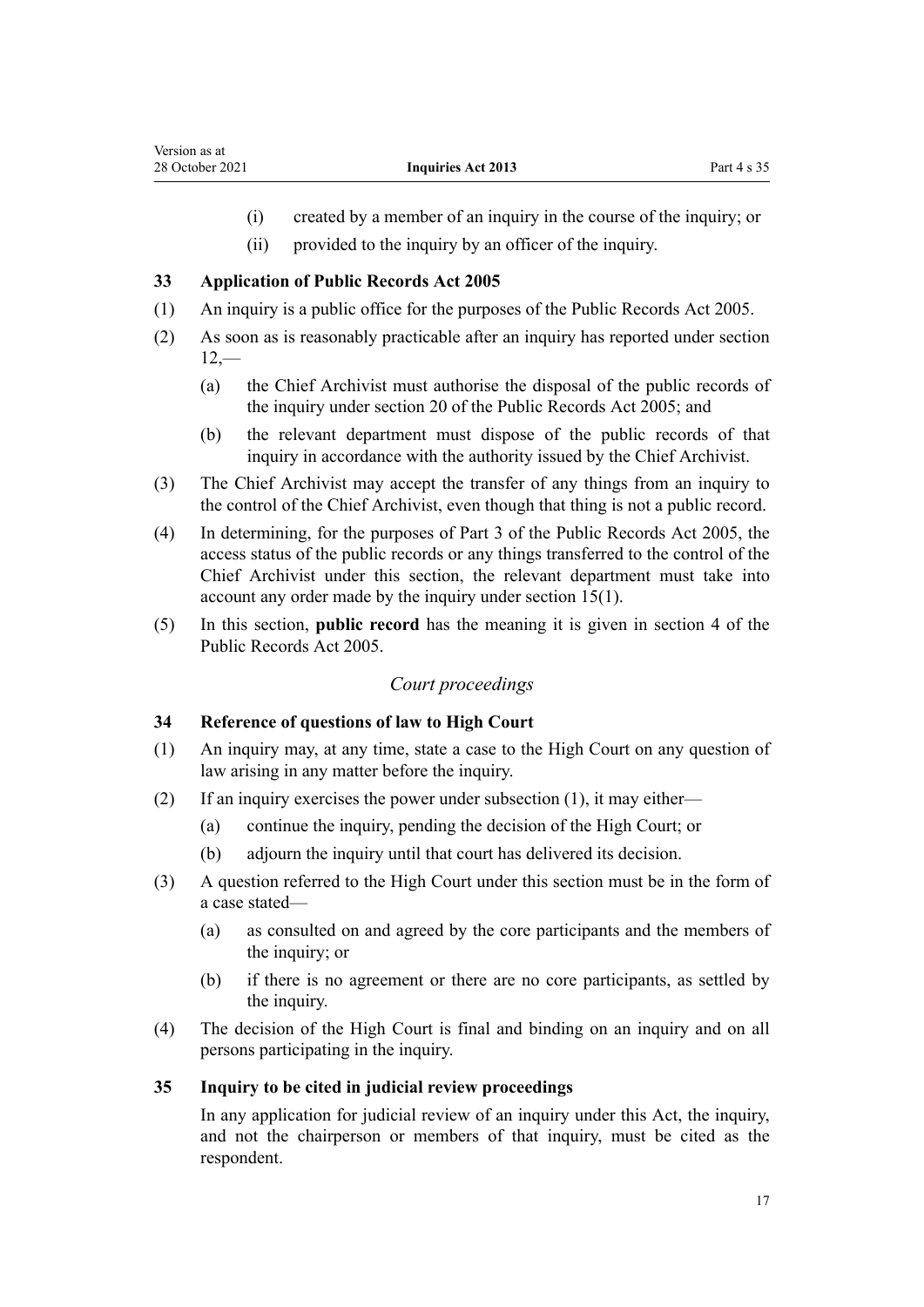#### *Review required*

#### <span id="page-17-0"></span>**36 Review of continuing application of Commissions of Inquiry Act 1908**

- (1) Not later than 5 years after the commencement of this Act, the Minister of the Crown who, under the authority of a warrant or with the authority of the Prime Minister, is for the time being responsible for the administration of this Act must ensure that a review is commenced, in relation to the entities referred to in section 38(2)(b), to consider—
	- (a) what powers each entity requires to carry out its functions and duties; and
	- (b) what changes to the law are necessary to replace any powers an entity derives from the [Commissions of Inquiry Act 1908.](http://legislation.govt.nz/pdflink.aspx?id=DLM139130)
- (2) The purpose of the review required by this section is to consider whether the remaining provisions of the [Commissions of Inquiry Act 1908](http://legislation.govt.nz/pdflink.aspx?id=DLM139130) can be repealed.

*Repeal, transitional provisions, and consequential amendments*

#### **37 Commissions of Inquiry Act 1908**

[Sections 2](http://legislation.govt.nz/pdflink.aspx?id=DLM139140) and [15](http://legislation.govt.nz/pdflink.aspx?id=DLM139193) of the Commissions of Inquiry Act 1908 are repealed.

#### **38 Transitional provision**

- (1) This Act does not apply to a Royal commission that has not completed its func‐ tions and obligations before the commencement of this Act.
- (2) The [Commissions of Inquiry Act 1908](http://legislation.govt.nz/pdflink.aspx?id=DLM139130) continues to apply to—
	- (a) any commission of inquiry or Royal commission appointed under that Act that has not completed its functions and obligations before the commencement of this Act; and
	- (b) any entity that is or may be established under an enactment that is, or that (with or without modification) corresponds to or replaces, an enactment enacted before the commencement of this Act, including those listed in [Schedule 1,](#page-18-0) and that derives powers from the [Commissions of](http://legislation.govt.nz/pdflink.aspx?id=DLM139130) [Inquiry Act 1908](http://legislation.govt.nz/pdflink.aspx?id=DLM139130).

Section 38(2)(b): amended, on 26 November 2018, by [section 459](http://legislation.govt.nz/pdflink.aspx?id=DLM6784038) of the Social Security Act 2018 (2018 No 32).

# **39 Consequential amendments to other Acts**

The Acts specified in [Schedule 2](#page-20-0) are amended in the manner indicated in that schedule.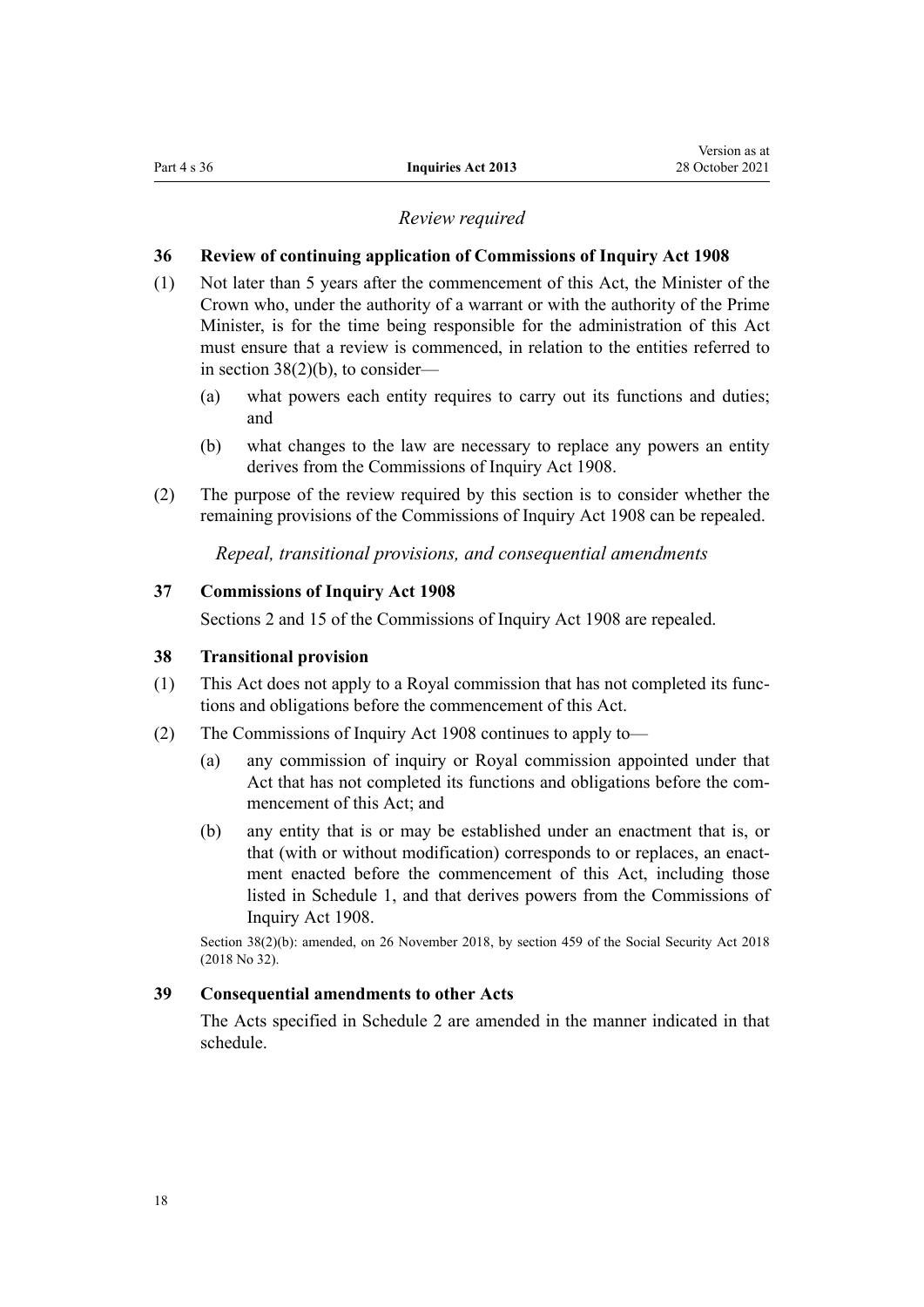# **Schedule 1**

# <span id="page-18-0"></span>**Acts under which entities have been, or may be, set up and to which Commissions of Inquiry Act 1908 applies**

[s 38\(2\)\(b\)](#page-17-0)

| Act under which commission of inquiry powers derived                              | <b>Relevant provisions</b>                         |
|-----------------------------------------------------------------------------------|----------------------------------------------------|
| Broadcasting Act 1989                                                             | s 12                                               |
| Cadastral Survey Act 2002                                                         | s <sub>40</sub>                                    |
| Charitable Trusts Act 1957                                                        | s <sub>58</sub>                                    |
| Electricity Act 1992                                                              | s 147X                                             |
| Engineering Associates Act 1961                                                   | s <sub>25</sub>                                    |
| Environment Act 1986                                                              | s <sub>16</sub>                                    |
| Exclusive Economic Zone and Continental Shelf (Environmental<br>Effects) Act 2012 | s <sub>55</sub>                                    |
| Fisheries Act 1996                                                                | ss 181, 221                                        |
| Gambling Act 2003                                                                 | s 225                                              |
| Hazardous Substances and New Organisms Act 1996                                   | ss 3, 61                                           |
| Health Act 1956                                                                   | s 124                                              |
| Health and Safety in Employment Act 1992                                          | s <sub>27</sub>                                    |
| Independent Police Conduct Authority Act 1988                                     | s <sub>23</sub>                                    |
| Intellectual Disability (Compulsory Care and Rehabilitation) Act 2003             | s 101                                              |
| Judicial Conduct Commissioner and Judicial Conduct Panel Act 2004                 | s 26                                               |
| Land Drainage Act 1908                                                            | ss 15, 65                                          |
| Land Drainage Amendment Act 1913                                                  | s <sub>6</sub>                                     |
| Land Drainage Amendment Act 1922                                                  | s <sub>2</sub>                                     |
| Land Valuation Proceedings Act 1948                                               | s 19                                               |
| Lawyers and Conveyancers Act 2006                                                 | $s\ 47(d)$                                         |
| Legal Services Act 2011                                                           | s <sub>7</sub>                                     |
| Local Government Act 2002                                                         | s 34, and cl 1 of Schedule<br>5                    |
| Maori Reserved Land Act 1955                                                      | s <sub>74</sub>                                    |
| Maritime Transport Act 1994                                                       | ss 58, 235, 246E, 246F,<br>and cl 10 of Schedule 2 |
| Mental Health (Compulsory Assessment and Treatment) Act 1992                      | ss 95, 104                                         |
| New Zealand Public Health and Disability Act 2000                                 | s 71                                               |
| Niue Act 1966                                                                     | s 75                                               |
| Petroleum Demand Restraint Act 1981                                               | s <sub>4</sub>                                     |
| Plumbers, Gasfitters, and Drainlayers Act 2006                                    | s 118                                              |
| Private Security Personnel and Private Investigators Act 2010                     | s 93                                               |
| Remuneration Authority Act 1977                                                   | s <sub>25</sub>                                    |
| Reserves and Other Lands Disposal and Public Bodies Empowering Act<br>1915        | s 38                                               |
| Reserves and Other Lands Disposal and Public Bodies Empowering Act<br>1917        | ss 110, 129                                        |
| Reserves and Other Lands Disposal and Public Bodies Empowering Act<br>1920        | ss 91, 108                                         |
| Resource Management Act 1991                                                      | s 41                                               |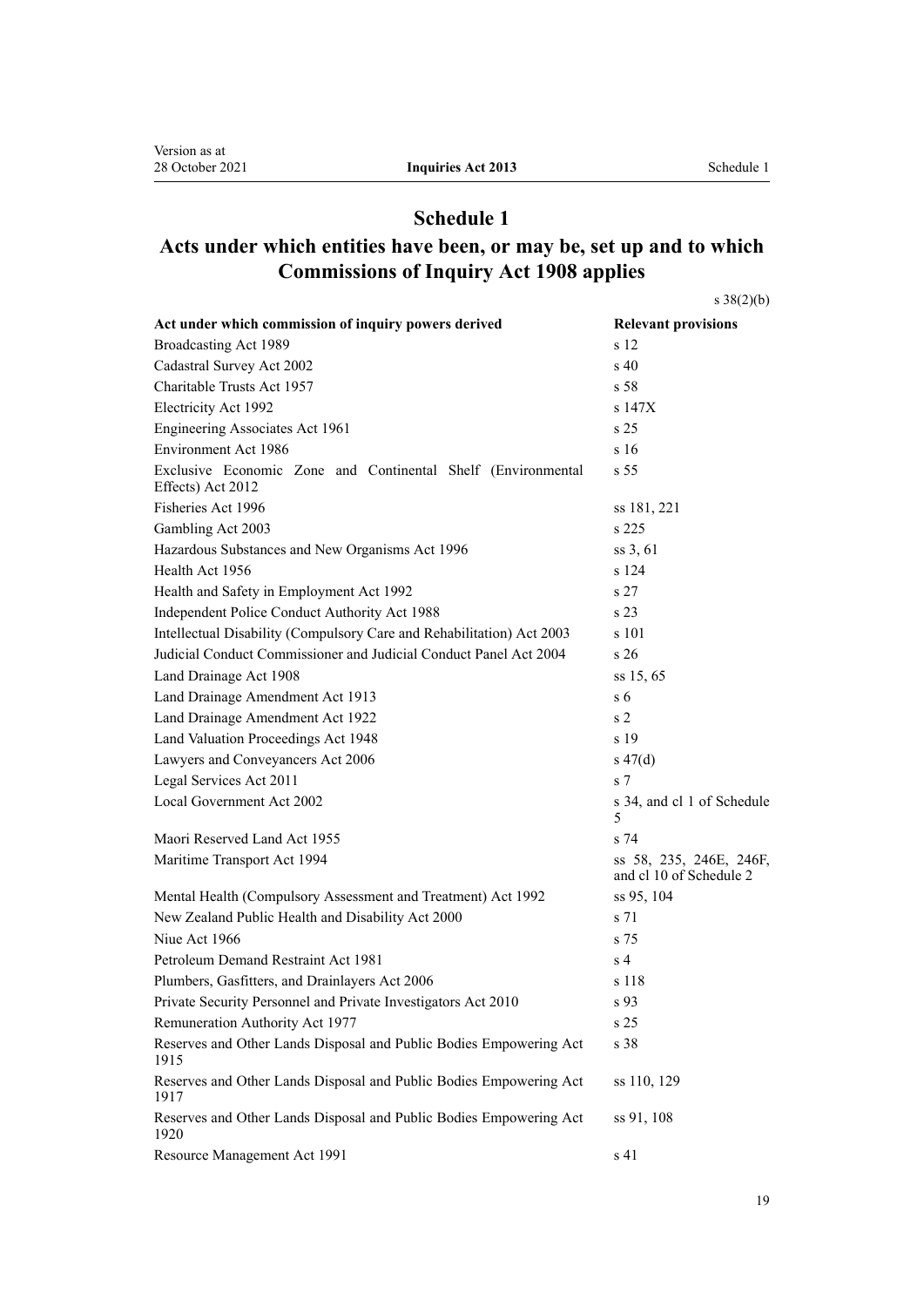| Schedule 1                                              | <b>Inquiries Act 2013</b> | 28 October 2021            |
|---------------------------------------------------------|---------------------------|----------------------------|
| Act under which commission of inquiry powers derived    |                           | <b>Relevant provisions</b> |
| River Boards Amendment Act 1913                         |                           | s <sub>4</sub>             |
| Rotorua Borough Act 1922                                |                           | s <sub>10</sub>            |
| Sale and Supply of Alcohol Act 2012                     |                           | s 201                      |
| Sale of Liquor Act 1989                                 |                           | s 110                      |
| Secondhand Dealers and Pawnbrokers Act 2004             |                           | s <sub>27</sub>            |
| Shipping Act 1987                                       |                           | s <sub>5</sub>             |
| Social Security Act 2018                                |                           | Schedule 8, clause 12      |
| Soil Conservation and Rivers Control Act 1941           |                           | s33A                       |
| Soil Conservation and Rivers Control Amendment Act 1946 |                           | s 9                        |
| Taupiri Drainage and River District Act 1929            |                           | ss 3, 11                   |
| <b>Taxation Review Authorities Act 1994</b>             |                           | s <sub>15</sub>            |
| Temporary Safeguard Authority Act 1987                  |                           | s <sub>4</sub>             |
| Transport Accident Investigation Commission Act 1990    |                           | s 11                       |
| Treaty of Waitangi Act 1975                             |                           | cl 8 of Schedule 2         |
| Veterinarians Act 2005                                  |                           | s <sub>48</sub>            |
| War Pensions Act 1954                                   |                           | s 13                       |

Version as at

Schedule 1: amended, on 26 November 2018, by [section 459](http://legislation.govt.nz/pdflink.aspx?id=DLM6784038) of the Social Security Act 2018 (2018 No 32).

Schedule 1: amended, on 31 October 2018, by [section 19](http://legislation.govt.nz/pdflink.aspx?id=LMS11223) of the State Sector and Crown Entities Reform Act 2018 (2018 No 31).

Schedule 1: amended, on 1 July 2017, by [section 197](http://legislation.govt.nz/pdflink.aspx?id=DLM6678752) of the Fire and Emergency New Zealand Act 2017 (2017 No 17).

Schedule 1: amended, on 3 June 2017, by [section 4\(2\)](http://legislation.govt.nz/pdflink.aspx?id=DLM6807613) of the Statutes Repeal Act 2017 (2017 No 23).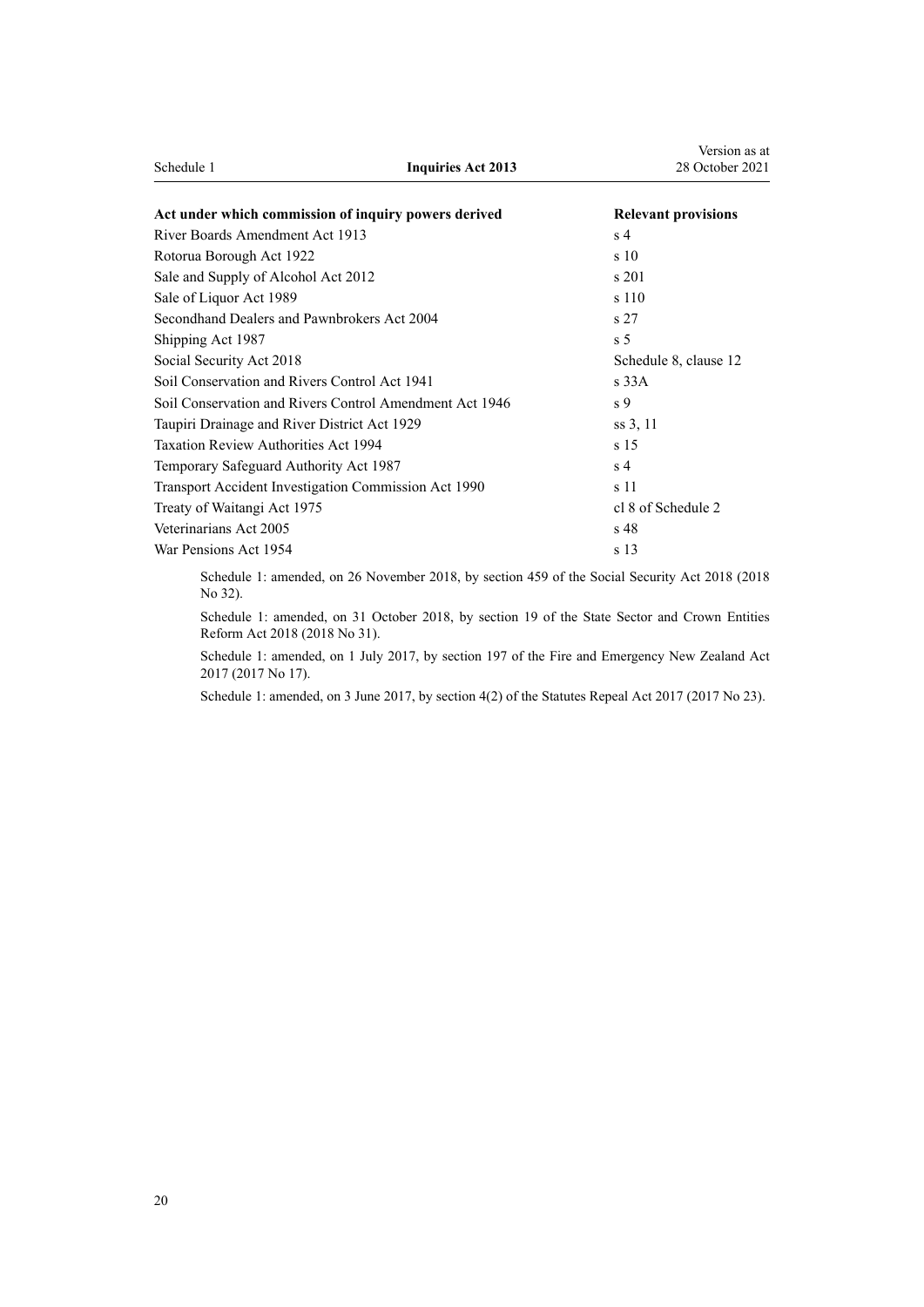# <span id="page-20-0"></span>**Schedule 2 Consequential amendments to other enactments**

[s 39](#page-17-0)

#### **Commissions of Inquiry Act 1908 (1908 No 25)**

New section 2A: insert after [section 2:](http://legislation.govt.nz/pdflink.aspx?id=DLM139140)

#### **2A Application of this Act and relationship to Inquiries Act 2013**

This Act applies to—

- (a) any entity that is or may be established under an enactment enacted before the commencement of the Inquiries Act 2013 (including those listed in Schedule 1 of that Act), and that derives powers from this Act; and
- (b) any commission of inquiry or Royal commission appointed under this Act that has not completed its functions and obligations before the commencement of the Inquiries Act 2013.

#### **Copyright Act 1994 (1994 No 143)**

[Section 27\(1\)](http://legislation.govt.nz/pdflink.aspx?id=DLM345939): add "; or" and the following paragraph:

(i) reports of any inquiry established under section 6 of the Inquiries Act 2013.

#### **Coroners Act 2006 (2006 No 38)**

Definition of **other investigating authority** in [section 9](http://legislation.govt.nz/pdflink.aspx?id=DLM377069): add:

(o) an inquiry to which section 6 of the Inquiries Act 2013 applies

#### **Health Practitioners Competence Assurance Act 2003 (2003 No 48)**

Definition of **investigation** in [section 53](http://legislation.govt.nz/pdflink.aspx?id=DLM203835): insert after paragraph (a):

(aa) an inquiry to which section 6 of the Inquiries Act 2013 applies:

[Section 61\(1\)](http://legislation.govt.nz/pdflink.aspx?id=DLM203862): add:

(c) for the purposes of an inquiry to which section 6 of the Inquiries Act 2013 applies.

#### **Maori Language Act 1987 (1987 No 176)**

Paragraph (c) of the definition of **legal proceedings** in [section 2](http://legislation.govt.nz/pdflink.aspx?id=DLM124124): repeal and substitute:

- (c) proceedings to inquire into and report on any matter of particular interest to the Māori people or any tribe or group of Māori people before—
	- (i) a commission of inquiry under the Commissions of Inquiry Act 1908; or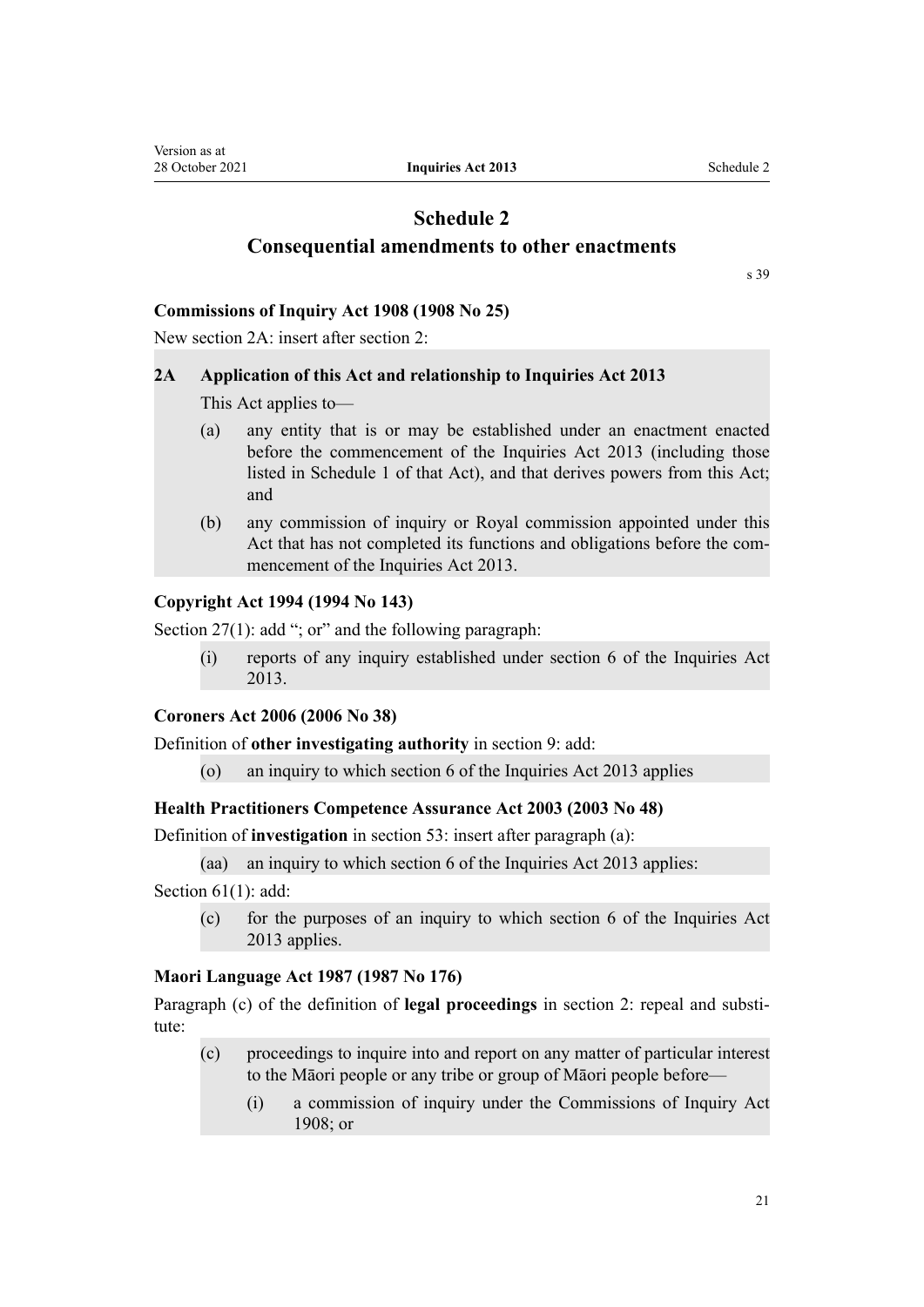#### **Maori Language Act 1987 (1987 No 176)***—continued*

- (ii) a tribunal or other body having any of the powers of a commission of inquiry under any other enactment; or
- (iii) an inquiry to which section 6 of the Inquiries Act 2013 applies

#### **New Zealand Public Health and Disability Act 2000 (2000 No 91)**

[Clause 6\(1\)](http://legislation.govt.nz/pdflink.aspx?id=DLM4587070) of Schedule 5: add:

(c) for the purposes of an inquiry to which section 6 of the Inquiries Act 2013 applies.

#### **New Zealand Sign Language Act 2006 (2006 No 18)**

Paragraph (c) of the definition of **legal proceedings** in [section 4](http://legislation.govt.nz/pdflink.aspx?id=DLM372761): repeal and substitute:

- (c) proceedings to inquire into and report on any matter of particular interest to the Deaf community before—
	- (i) a commission of inquiry under the Commissions of Inquiry Act 1908; or
	- (ii) a tribunal or other body having any of the powers of a commission of inquiry under any other enactment; or
	- (iii) an inquiry to which section 6 of the Inquiries Act 2013 applies

#### **Official Information Act 1982 (1982 No 156)**

Definition of **official information** in [section 2\(1\):](http://legislation.govt.nz/pdflink.aspx?id=DLM64790) insert after paragraph (h):

- (ha) does not include—
	- (i) any matter subject to an order under section  $15(1)(a)$  of the Inquiries Act 2013; or
	- (ii) documents referred to in section 32(2)(b) of the Inquiries Act 2013; and

[Section 2\(6\):](http://legislation.govt.nz/pdflink.aspx?id=DLM64790) insert after paragraph (e):

(ea) an inquiry to which section 6 of the Inquiries Act 2013 applies; or

#### **Privacy Act 1993 (1993 No 28)**

Paragraph (b) of the definition of **agency** in [section 2\(1\):](http://legislation.govt.nz/pdflink.aspx?id=DLM296645) add:

(xiv) an inquiry to which section 6 of the Inquiries Act 2013 applies

[Section 55\(b\)](http://legislation.govt.nz/pdflink.aspx?id=DLM297420): repeal and substitute:

- (b) evidence given or submissions made to—
	- (i) a Royal Commission; or
	- (ii) a commission of inquiry appointed by Order in Council under the Commissions of Inquiry Act 1908; or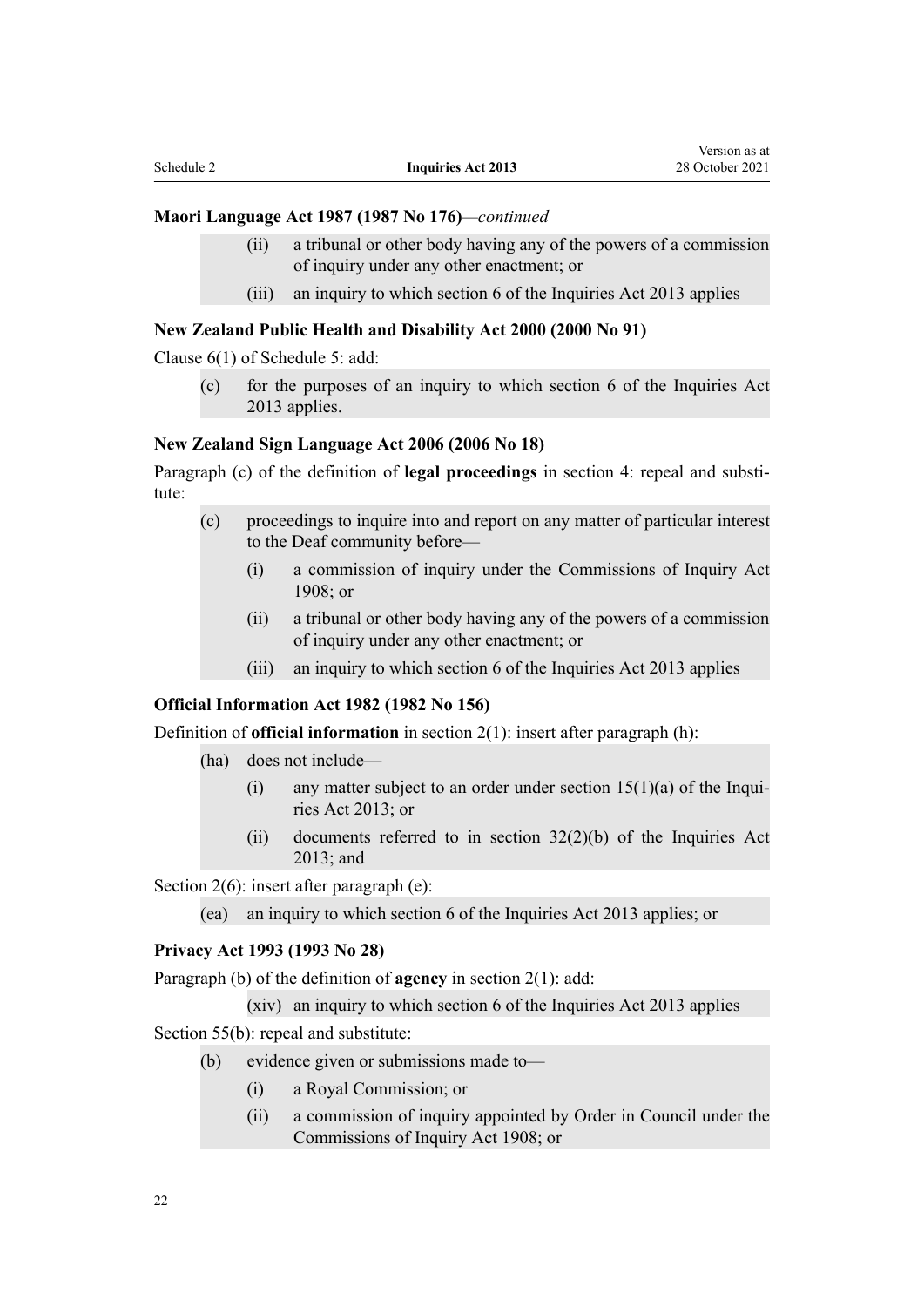#### **Privacy Act 1993 (1993 No 28)***—continued*

(iii) an inquiry to which section 6 of the Inquiries Act 2013 applies,—

at any time before the report of the Royal Commission, commission of inquiry, or inquiry, as the case may be, has been published or, in the case of evidence given or submissions made in the course of a public hearing, at any time before the report has been presented to the Governor-General or appointing Minister, as the case may be; or

#### **Transport Accident Investigation Commission Act 1990 (1990 No 99)**

Definition of **proceedings** in [section 14A](http://legislation.govt.nz/pdflink.aspx?id=DLM221853): add "; and" and the following paragraph:

(f) an inquiry to which section 6 of the Inquiries Act 2013 applies.